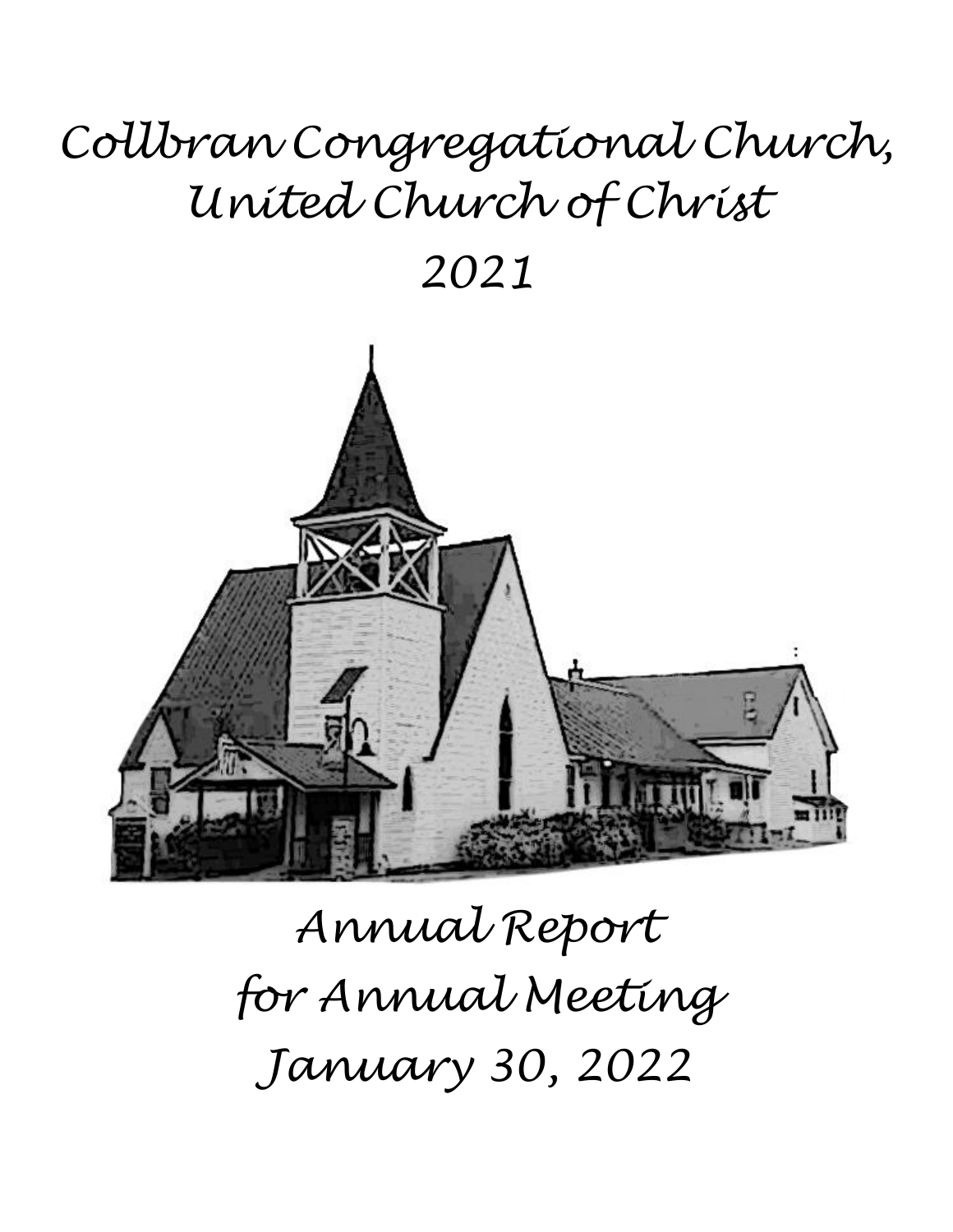# **Collbran Congregational Church, UCC** 2021 Annual Meeting **January 30, 2022**

### **AGENDA**

Blessing

Call to Order

| Establish Quorum (30% of current active membership) – Motions pass at 2/3 of members present |  |
|----------------------------------------------------------------------------------------------|--|
| Approve Agenda                                                                               |  |
| Minutes of 2021 Annual Meeting and 2021 Special Meetings                                     |  |
| $\bullet$<br>$\bullet$                                                                       |  |
|                                                                                              |  |
|                                                                                              |  |
|                                                                                              |  |
|                                                                                              |  |
| <b>Missions Reports</b><br>$\bullet$<br>$\Omega$<br>$\bullet$                                |  |
|                                                                                              |  |
|                                                                                              |  |
|                                                                                              |  |
|                                                                                              |  |
|                                                                                              |  |
|                                                                                              |  |
|                                                                                              |  |
|                                                                                              |  |
|                                                                                              |  |
|                                                                                              |  |
| <b>New Business</b>                                                                          |  |
| <b>Old Business</b>                                                                          |  |
|                                                                                              |  |

Adjourn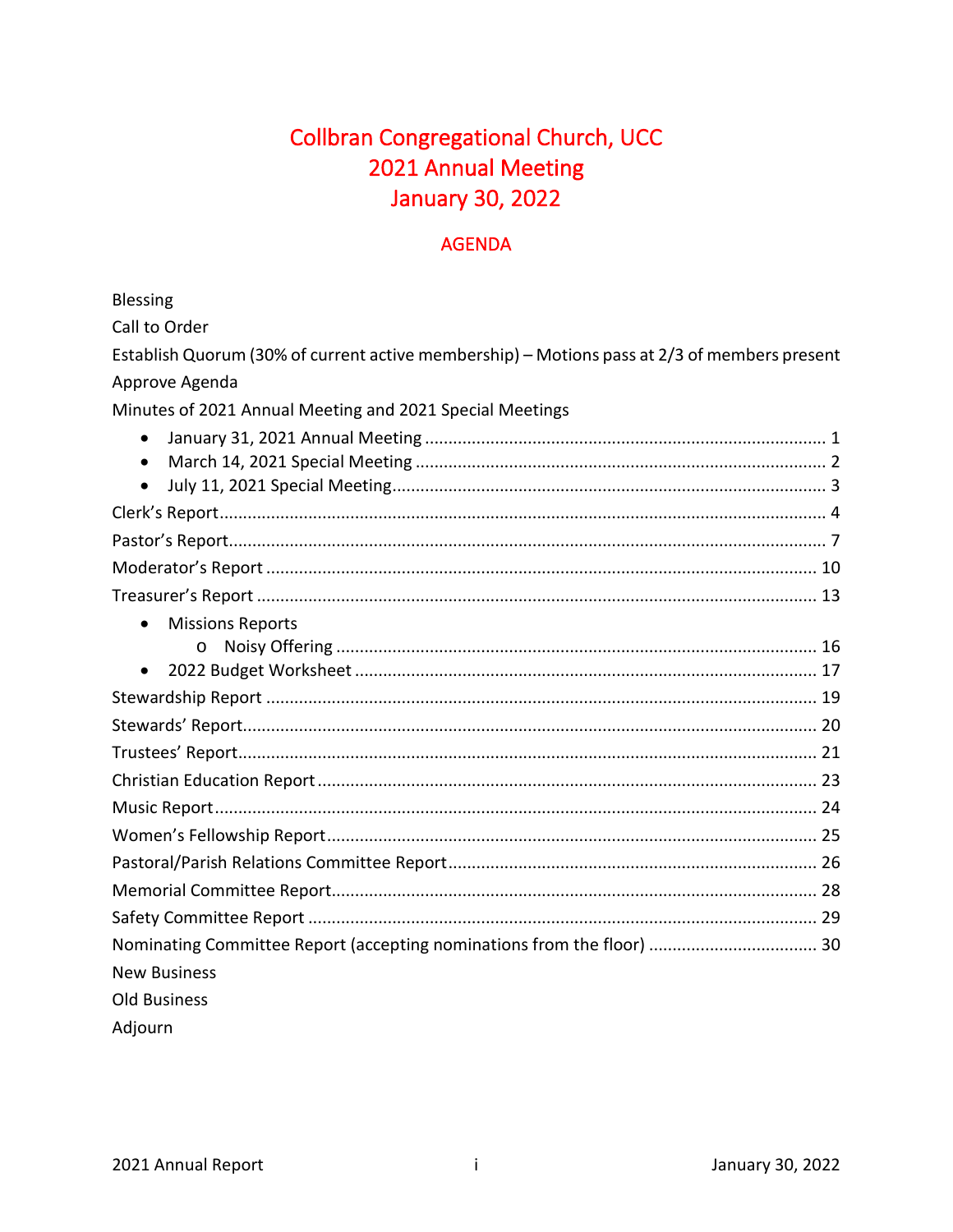## Collbran Congregational Church, UCC Annual Meeting Minutes 1/31/2021

**Members Present:** Anne Djokic, Sveto Djokic, Jean Kees, Sue Bellotti, Loi Hittle, Clara Mae Ward, Sylvia Spangler, Jeannie Reeves, Cindy Price, Frank Dix, Verlene Dix, Tilda Evans, Lew Evans, Bev Loftus, Mike Loftus, Cyndi Leinberger, Jevon Klingler, and Monica Klingler

**Non-Members Present**: Jerry Gaddy, Charline Gaddy, Cheryl Bryant, Kayte Allred

Cindy Price stood in for Moderator Julia Cox. Due to the COVID-19 pandemic, we could not celebrate the year past with our usual potluck meal. So, the annual meeting was held in the sanctuary following the church service. The annual meeting reports were handed out to everyone 2 weeks prior to this meeting so they had time to review the reports and determine any questions or concerns. Cindy called the meeting to order at 11:50 am. A quorum was present. We had 22 people in attendance, of whom, 18 were members. (30% of the 44 members in our church is 13 people, so we met our requirements for a quorum).

Cindy asked if anyone had any questions or concerns about the 2020 Annual Meeting Reports as presented- with one correction- to add Bev Mayne's name to friends who had passed away in 2020, in the Clerk's Report. No one noted any questions. Sylvia moved that we approve the meeting reports, as given. Lew seconded the motion. The motion passed.

Sue was asked to review the proposed budget for 2021. After review, Lew moved that the proposed budget for 2021 be accepted. Jean seconded. The motion passed.

Cindy reviewed the slate of nominations for officers. After a few comments from the folks present, Sylvia moved that the slate of officers be accepted, as nominated. Sveto seconded. The motion passed.

Everyone was thanked for their hard work. Pastor Anne is our shepherd and guide; Sveto is the personal assistant to the Pastor, chief paper deliverer, and church grounds maintainer. Sue wears so many hats and helps in so many ways in the church (music director, Sunday school teacher/program lead, Women's Fellowship president, Mustard Seed editor, trustee, treasurerto name a few). Cindy and Julia Cox, along with Sue, keep the old church building in tip top shape. Cindy provides the historic and legal perspective on the church and by-laws, to keep us on the right path to protect this church. The stewards (Sylvia, Jeannie, Jean, and Loi) keep the services running smoothly. Tilda helps put together the Mustard Seed- so many people do lots of little things. That's what keeps our church running, even amidst COVID!

The meeting adjourned at 12:00 pm, after singing a closing hymn- "Bind Us Together". We pray that the Lord blesses our church and all who pass through these doors in 2021!

Submitted by Monica Klingler, Clerk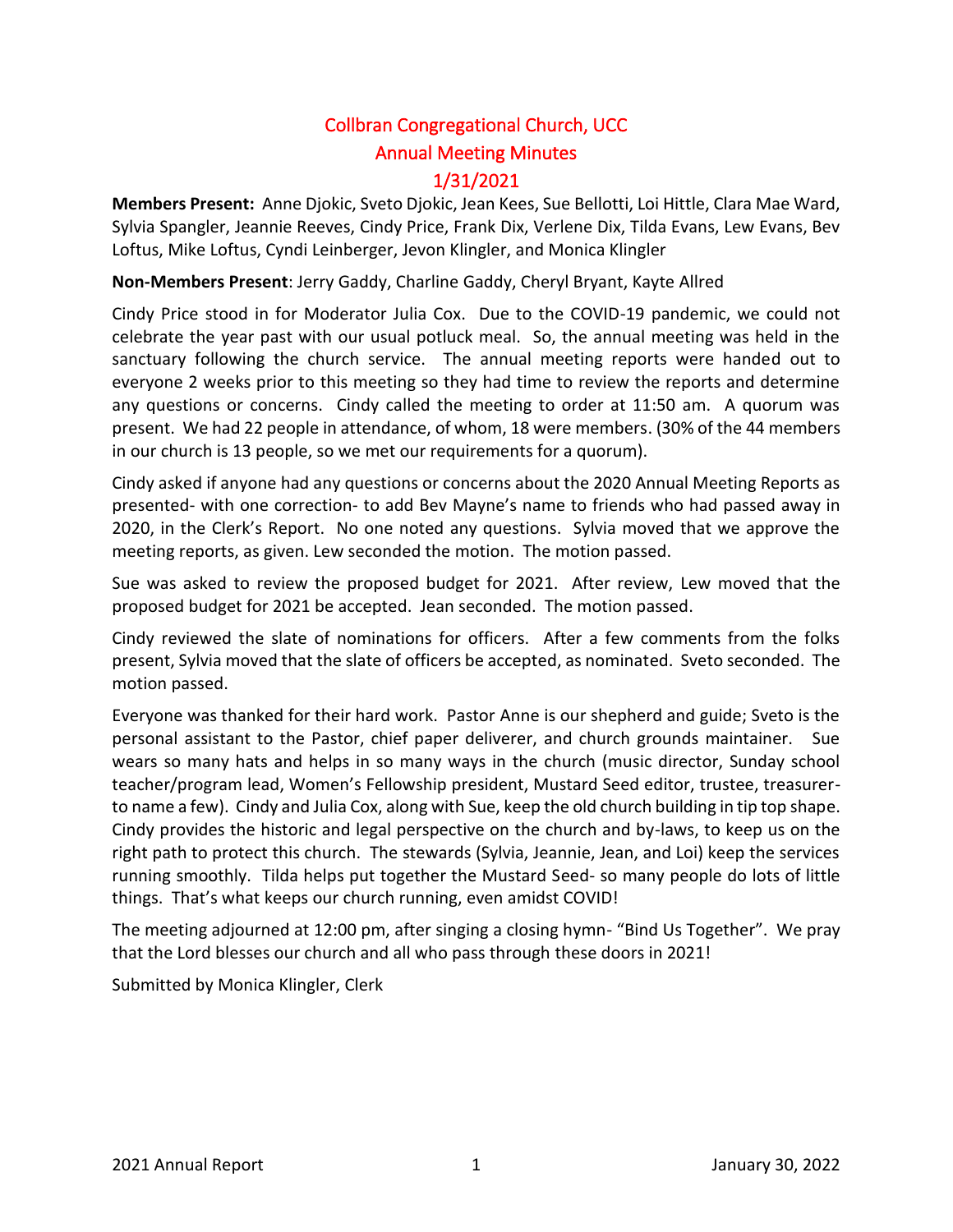## Collbran Congregational Church, UCC Special Called Congregation Meeting Minutes March 14, 2021

**Persons Present:** 17 members and 9 non-members were present. This was enough to be a quorum.

Church Moderator, Cindy Price, called the meeting to order at 11:45 am. She noted that this meeting was called to review revisions to our church bylaws. Copies of the proposed revisions were handed out to church congregants 4 weeks prior to today's meeting, for review, and as required in our present by-laws.

Cindy read each by-law article change separately so they could be voted on individually.

We are adding Article 10, regarding donations and legacy funds. There were no questions or discussion. Tilda Evans moved to accept Article 10 as read. Sveto Djokic seconded. The motion passed and carried.

Article 11 was updated, regarding dissolution of the church. There were no questions or discussion. Sue moved to accept Article 11, as written. Bernice Yanez seconded. There were no further comments. The motion passed and carried with one abstaining vote, by Lew Evans.

There were numerous typographical changes. These were reviewed. Lew Evans moved to accept these changes, as noted in the by-law revision. Tilda Evans seconded. There were no questions or discussion. The motion passed and carried.

There was no further business.

The meeting adjourned at 11:58 am

Respectfully submitted by Monica Klingler, Clerk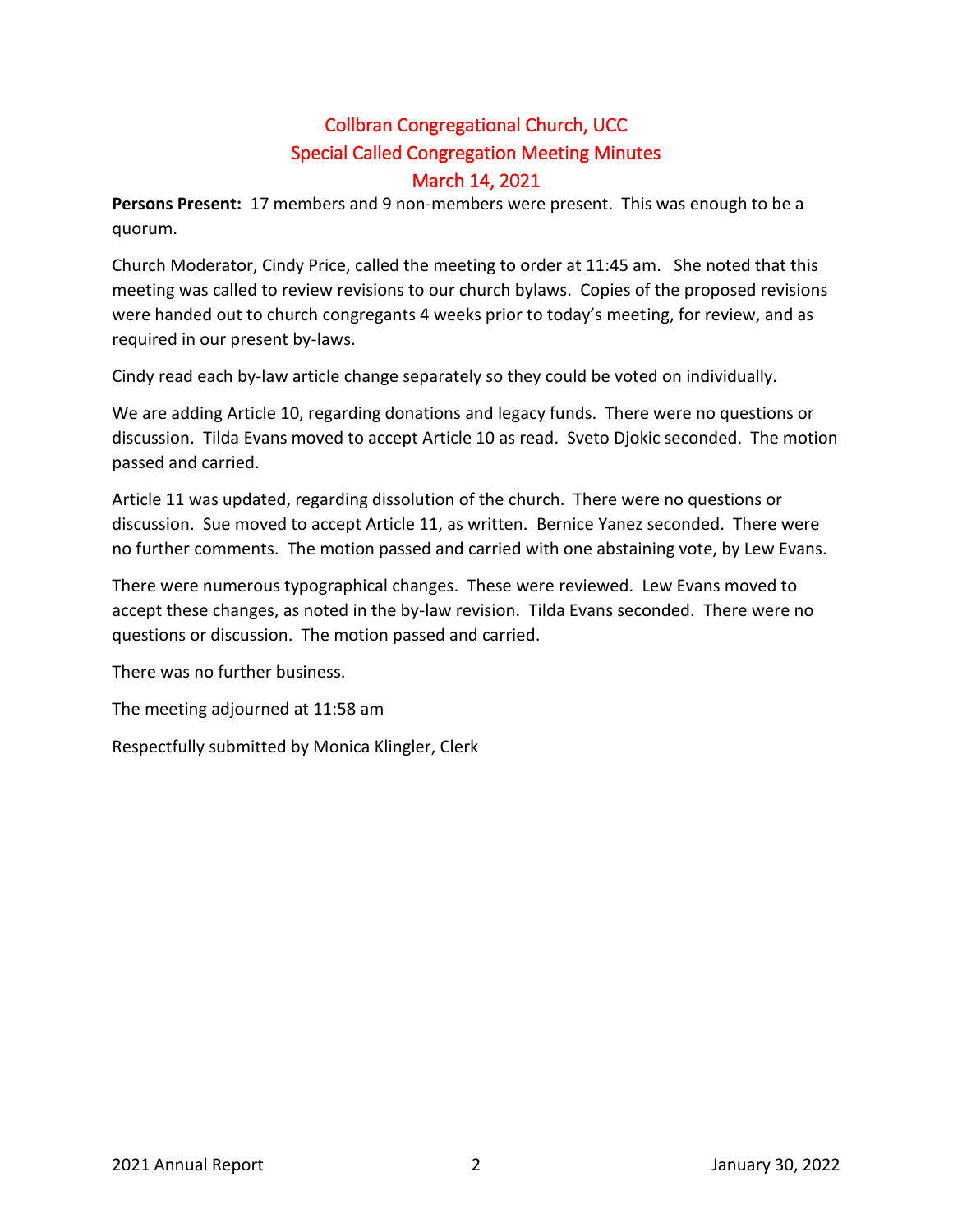## Collbran Congregational Church, UCC Special Called Congregation Meeting Minutes July 11, 2021

**Persons Present:** 15 members and 6 non-members/visitors were present of the 47 members in our church. This was enough to be a quorum.

Church Past Moderator, Julia Cox, called the meeting to order at 11:45 am. She noted that this meeting was called to review a proposed revision to our church bylaws. Copies of the proposed revisions were handed out to church congregants 4 weeks prior to today's meeting, for review, and as required in our present by-laws.

Julia read the proposed by-law article change so it could be voted on.

The proposal is to add Article 7.1.3, to our by-laws. This article would add a Safety Committee to our standing committees. The Safety Committee shall participate in Church Safety Training as recommended by the Mesa County Church Safety Network or other reputable source. The Safety Committee shall make suggestions to the Council that provide active, ongoing education of congregants regarding safety measures for fire evacuation, shelter in place, de-escalation, heightened awareness, etc. The Safety Committee shall recommend safety items to install/update as necessary. The Safety Committee shall consist of 4 persons. Each person shall be appointed for a 2-year term on an alternating basis so that two people shall retire each year.

There were no questions or discussion about the proposed by-law addition. Tilda Evans moved to accept Article 7.1.3 as read. Mike Loftus seconded. The motion passed and carried.

There was no further business.

The meeting adjourned at 11:55 am

Respectfully submitted by Monica Klingler, Clerk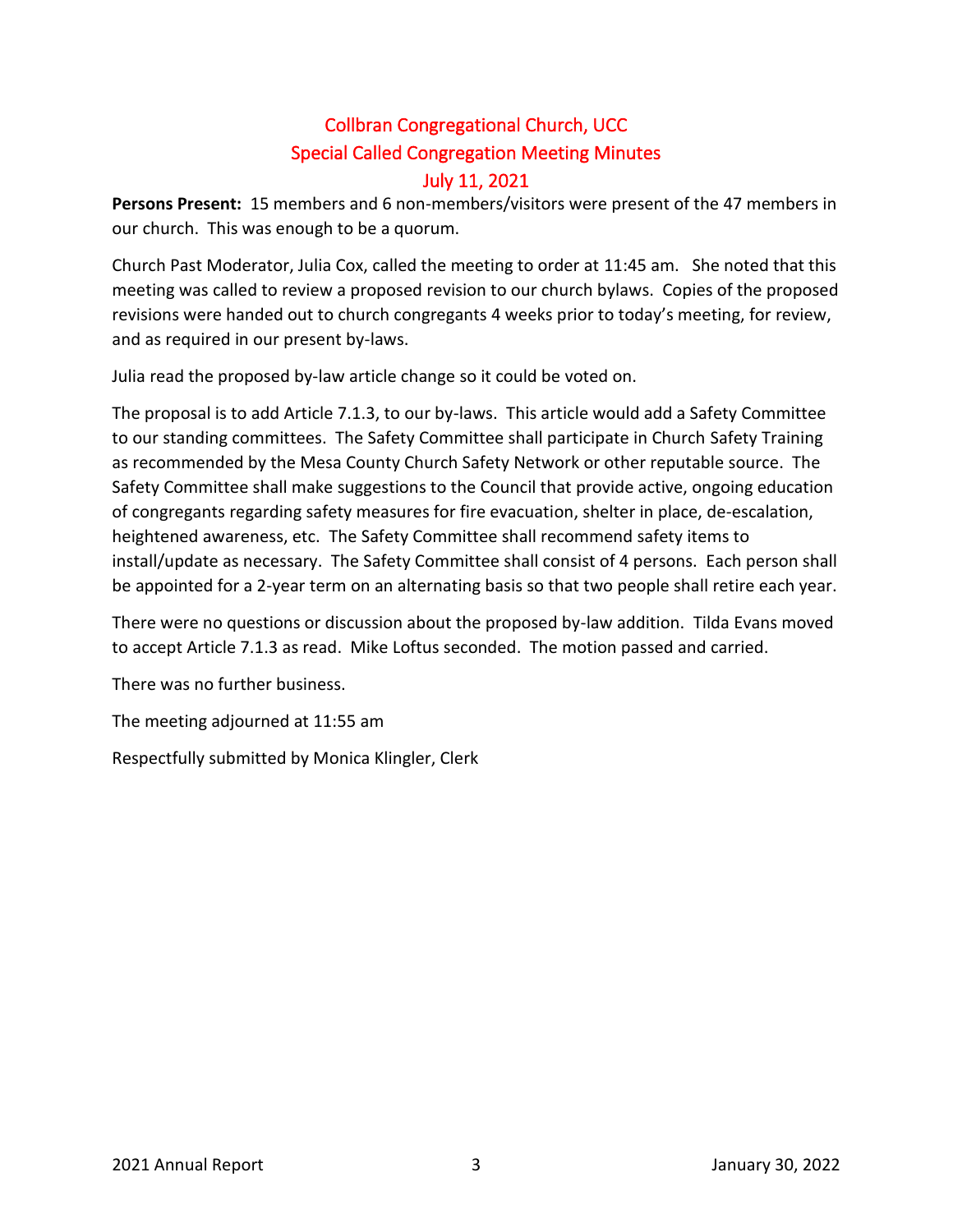# 2021 Clerk's Annual Report

Following is information about the members and activities that took place at the Collbran Congregational Church during the year 2021:

2021 was another unusual year, with the global Coronavirus- COVID-19 pandemic continuing to cause changes to all our daily lives. Fortunately, we were able to meet in person and our church membership and participation continued to grow. However, and sadly, we lost many friends in our community, several due to COVID. Some of the changes that occurred were that we were able to hold an Easter service but we did not have the annual Senior Tea. We happily hosted VBS at the end of June but the annual Christmas Recital could not be held because no children were able to participate. We did have a blessed Christmas Eve service with many community members in attendance. One very exciting thing that happened this year was 1) that we got to host and hold the Western Association Fall meeting in our church and then, 2) we had the Installation and Covenant Service, making it official that Pastor Anne is our Pastor! It was awesome and fun. Anne was all aglow.  $\odot$  She's been with us for 5 years already! Time flies when you're having fun. We do have fun. Thank you, Anne. God has continued to bless this church and congregation for 118 years!!!! We pray that He helps provide care and leadership for at least 118 more years!

#### CHURCH MEMBERSHIP:

- ❖ We now have 46 active members in our church!
- ❖ We received 5 new members this year! They are Frank and Verlene Dix, Jerry and Charli Gaddy, and Cheryl Bryant. Thank you, friends, for being a part of our church!
- ❖ Generally, 15-25 people continue to meet each week to celebrate our life events with one another and Jesus.
- ❖ Many friends and loved ones went to be with our Lord, this year, from our church and community. Each of them is greatly missed: Members-Annie Anderson and Becky Cornett. Friends and Family in the Community-George Gipp, Thomas Gregory, Andy Julius, Marilyn Milendy, Marvin Hall Ivy, Jim Rowbotham, Jerry Gordon, Bill \_\_\_\_\_ (Charli Gaddy's brother), Gailin Schmidt, Hazel Place, Wes Bucher, Loren Darr, Bill Wallace, Leonard Miller, Bobbi Wells Pratt, Elvin "Lee Roy" Riddle, Jan Lawson, Tina Masaro, Lester Mundy, Dr. Darren Wirtz, Eugene Gerry, Bernetta Mae Charlesworth, Barbara Hill, Cecil Stites, James Clyde Dawson, William D Bryan, Dale Clifton, Leland Clifton, Scott Rienks, Marilyn Eidson, Marie Shafer, Donny Hawkins, Gordon Giddings, Big Dave, Virginia (Vini) Norris Exton, Paula Grundy, Casey from PE Road, George Lyons, Dick Cloud, Michael Anderson, Ernie Hill, Archie Ayers, Melva Ella Grubbs Bardell, and Richard "Dick" Hess. The Women's Fellowship provided food and service for many of these memorial services and Pastor Anne officiated or took part in seven of their services or visited and supported the families.
- $\dots$  There were no births among our members but three births among extended family:
	- $\triangleright$  Leona Joan Gunther, born to Ann Anderson's grandson Jordan and his wife on 3/5/21.
	- $\triangleright$  Avery Scott Cox, born to Julia and Pudge Cox's grandson Alex Cox and his wife, Alex on 7/30/21.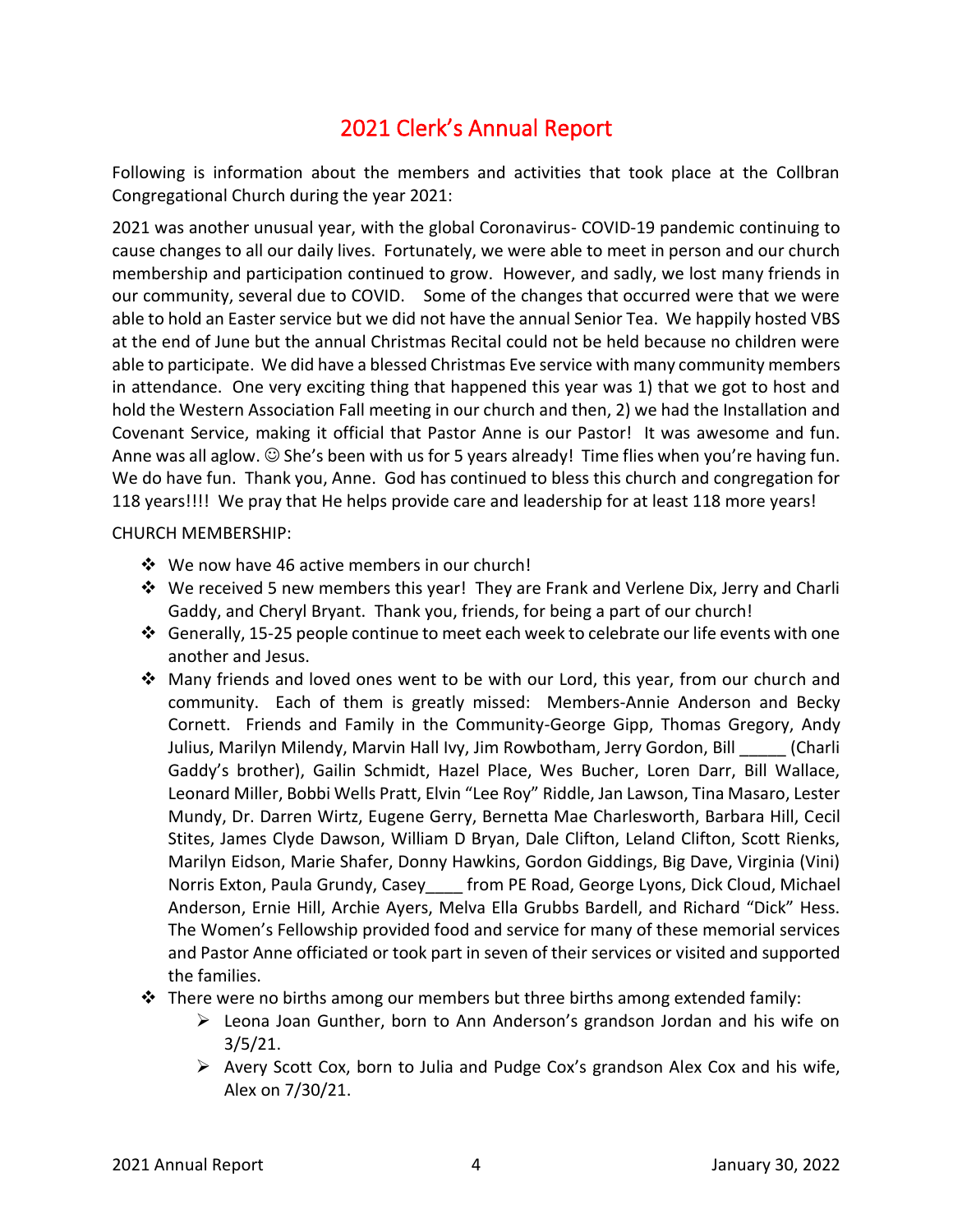- $\triangleright$  Ellie Rose Satterfield, born to Rose Satterfield's grandson Ryan and his wife Jacque on 12/18/21.
- $\cdot \cdot$  There were no baptisms performed this year.
- ❖ There were no marriages in our church this year.

#### CHURCH ACTIVITIES:

- ❖ We are so thankful that Pastor Anne and Sveto are here for our church. Anne continues to visit with members and friends who aren't able to attend church any longer and shows her love and caring for everyone in the church and community. She tirelessly made 1,079 phone calls and visits during 2021! Thank you, Anne!
- $\cdot \cdot$  The Trustees continue working very hard to keep our church in good working condition and modernized (new bathroom remodel, cabinets and sink in the overflow room!). They get all the little things done, each day of the year, every year. We take their dedication for granted. Thank you, all-to Julia Cox, Sue Bellotti, Cindy Price, and Berenice Yanez!
- ❖ Tilda Evans, Sue Bellotti, and Pastor Anne continue sending out the informative and fun "Mustard Seed", with news about our church, to those who cannot attend and as a reminder of upcoming activities for everyone. Thank you all, for your very nice work! It's fun to see the photos and news that is occurring.
- ❖ Few children are able to attend church regularly. Due to that, the Children's Sunday School has not been able to meet all year. However, as soon as it is safe to gather together again, we will look forward to hearing little voices and seeing how big the kids have grown!
- ❖ The Adult Bible Study has not been able to meet this year either.
- ❖ The Women's Fellowship prepared and provided for numerous memorial services; prepared a take-out lasagna dinner for a Sunday School/VBS fundraiser; and cooked and provided for the annual Turkey Dinner- which though take-out only, turned out to be one of the best attended Turkey Dinner's ever! The Fellowship also continued staffing the coat rack at Collbran Supply. Their contributions and missions help so many people!
- ❖ Kammy McElwain continues to maintain the church's website. It lists community activities and is a good spot to find information about our church. It can be found at http://www.collbrancongregationalchurch.org.html
- ❖ Our Church was back on track this year and hosted many community activities such as gymnastics and dance classes, the farmer's market, children's activities, 4H meetings, Gray Gourmet, Lion's Club meetings, family parties or get-together's. Many people consider this church to be "theirs"!
- ❖ Becky Showalter continues keeping the church clean and looking good with her custodial work. We are so thankful for her care and attention to detail.
- ❖ Roberto Salamanca keeps the lawn mowed and sidewalks shoveled of snow each winter. He and Rosa have also repaired broken sprinklers and done other maintenance items.
- ❖ Collbran Congregational UCC has been a community gathering place for 118 years now. So many people work to keep this church a viable and active asset. We pray that our Collbran Congregational continues being a blessing to all who enter its doors. May God bless our church, all its attendees, Pastor Anne and Sveto, our community and our country.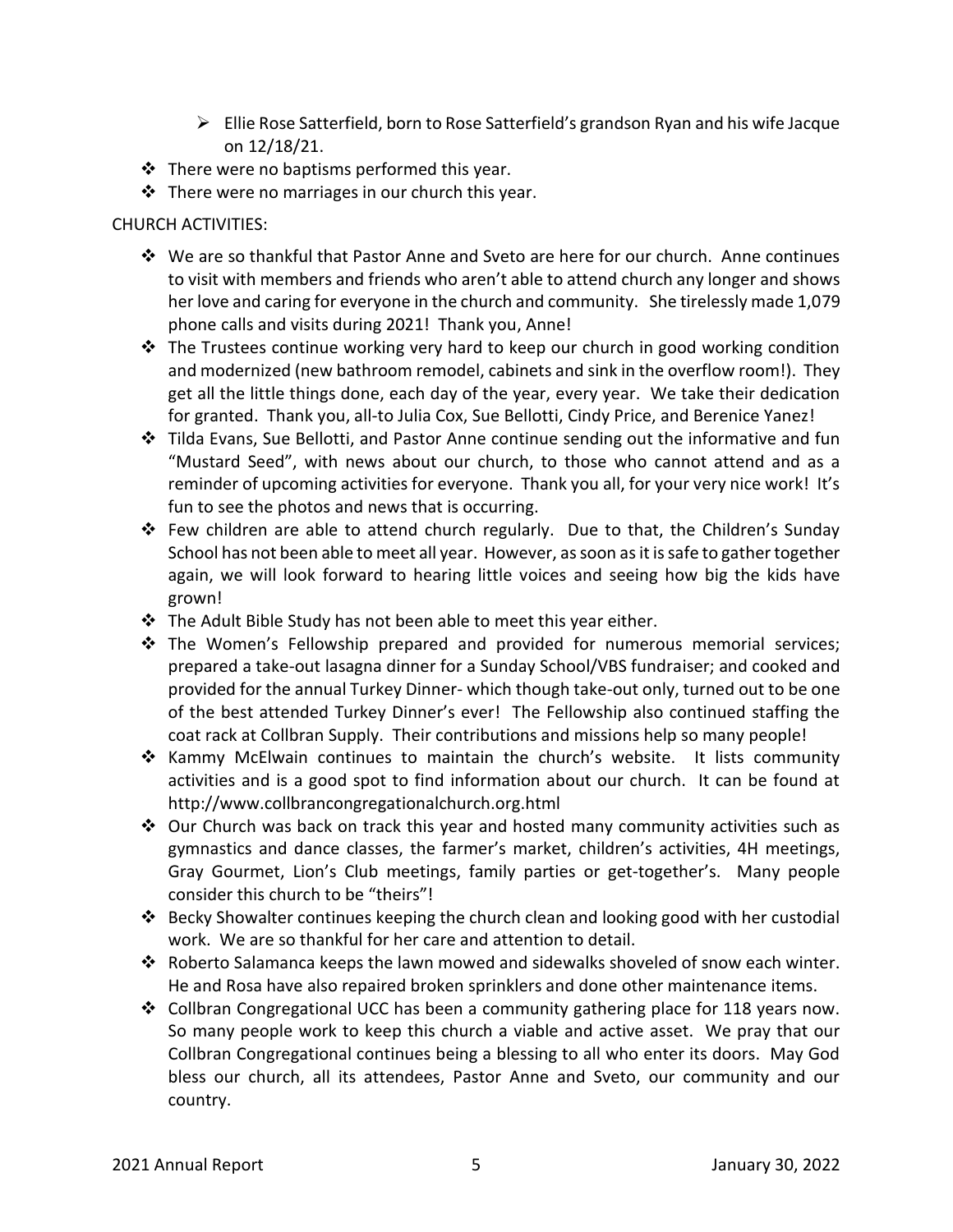Collbran Congregational Church has been a well photographed and beautiful landmark in our community for 118 years!



Respectfully submitted, Monica Klingler, Clerk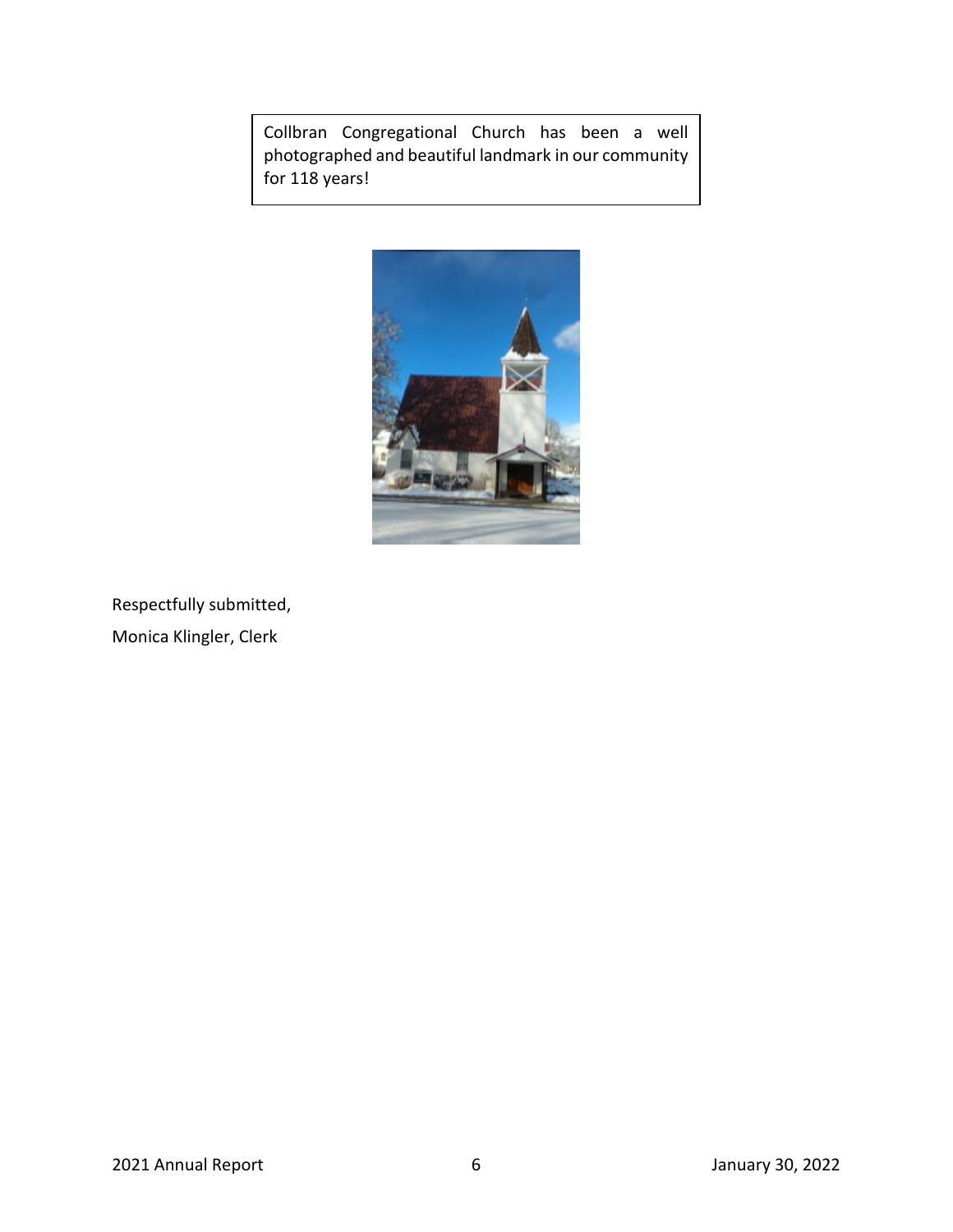## 2021 Pastor's Annual Report

*The pastor shall, with the assistance of the Church Council, be in charge of the spiritual welfare of the church.*

"For there is always light, if only we're brave enough to see it. If only we're brave enough to be it". Amanda Gorman

We are our stories and your story matters! Your day-to-day life moments matter to God. You are a gift to the world.

"I've learned that people will forget what you said, people will forget what you did, but people will never forget how you made them feel." Maya Angelou

#### January, February, March 2021

On Friday, January 22, 2021 I began "Chocolate, Chai, and Chat with Anne" ~ weekly office hours at the church in Collbran. Every Friday I am onsite for Chocolate, Chai, and Chat from 1:00 – 4:00 PM. Appointments may be scheduled but are not necessary. This has been very satisfying and successful! I love it! Please continue to drop in any Friday!

I am the "Pastor Representative" for thirty-five churches in Mesa County, serving on the Mesa County Church Safety Board Committee. We meet monthly and/or as needed. As a congregation we are progressing very well in taking necessary steps to maintain safety in all areas of church life. I am proud of our Safety Committee. Thank you to all.

Sunday, February 14, 2021, Ash Wednesday Observance in worship, imposition of ashes.

Total Visits and Calls this quarter: 204.

#### April, May, June 2021

Eight members received flowers for surgeries, etc. during the month of April 2021. There is sincere appreciation for the hospital visits, flowers, and cards.

April 18, 2021: New members joined the church: Jerry and Charli Gaddy; Frank and Verlene Dix.

May 9, 2021: Mother's Day celebrated in worship. Thank you, Stewards.

May 31, 2021: Gave the Blessing for the Cancer Fund Butterfly Release event.

I attended year-round performances involving our beautiful children including events and recitals. Be sure to let me know when your child has a game or special event. I always enjoy attending the Mesa County 4-H Fair as well!

June 7 – June 12, I attended, via ZOOM, the Rocky Mountain Conference of the United Church of Christ Annual Celebration Meeting.

June 20, 2021: Father's Day celebrated in worship. Thank you, Stewards.

Vacation Bible School June 21 set-up through June 27 VBS Kid's Program, "Rocky Railway ~ Jesus' Power Pulls Us Through." I taught the music for VBS and helped where needed.

Total Visits and Calls this quarter: 248.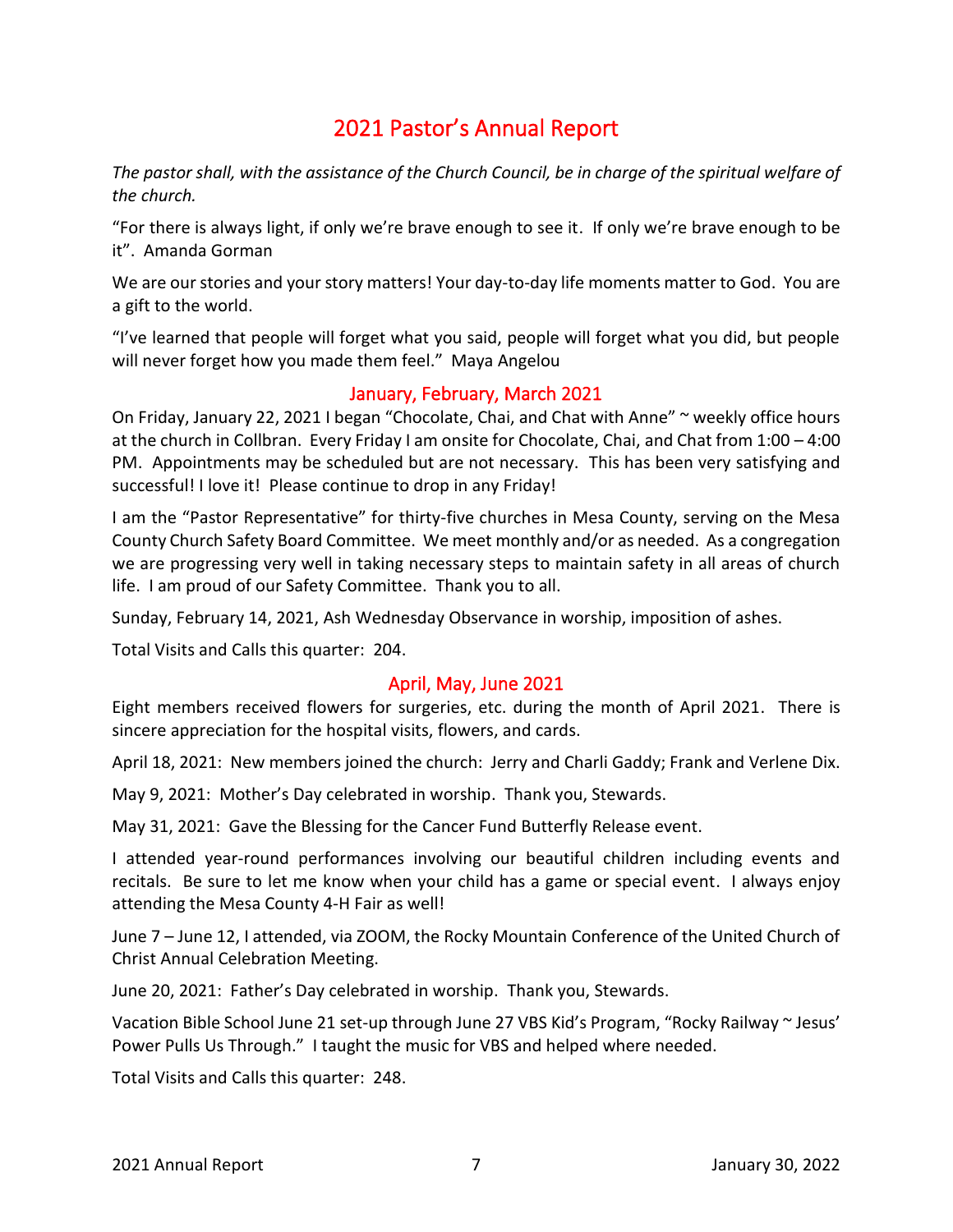#### July, August, September 2021

July 11, 2021: ZOOM Call with the Western Association. We were asked to host the Western Association Fall meeting and hold my installation, October 1 -2. As your pastor, I was responsible for planning the installation service and the Western Association Meeting, including devotions and the Friday worship service. The Women's Fellowship took care of all the meals and snacks in addition to other set-up arrangements.

August 14, 2021: Delores Scott's Graveside Memorial, Celebration of Life Service.

August 22, 2021: Becky Cornett's impromptu Memorial Service at her home.

August 24, 2021: Mesa County Safety "County-wide Training" with Carl Chinn, 6:00 – 8:30 PM. I gave the invocation and benediction. Attended by our Collbran Safety Team Members. Thank you, Team!

September 12, 2021: Grandparent's Day celebrated in worship.

Total Visits and Calls this quarter: 365.

#### October, November, December 2021

October 1, 2021: Hosted Western Association Fall Meeting in Collbran. Leadership for the opening, evening worship on this day. Suzanne Bellotti was the pianist. Thank you, Sue!

October 2, 2021:

- ❖ 9:00 AM: Western Association Fall Business Meeting
- ❖ 12:00 1:00 PM: Installation/Covenant Service and Celebration Meal

Sincerest thanks to all who participated, attended, and provided the meal.

October 9, 2021: Celebration of Life Service for Annie Anderson, assisted.

October 17, 2021: Attended Celebration of Life Service for Scott Rienks, CMU.

October 23, 2021: Officiated for Celebration of Life Service, Marie Shafer.

October 24, 2021: Cheryl Bryant joined the church, new member.

October 28, 2021: Present for George Lyons, Celebration of Life Service.

November 8, 2021: Officiated for Graveside, Celebration of Life Service for Dick Cloud.

November 13, 2021: Onsite for Thanksgiving Dinner, Take-Out meals.

When Suzanne Bellotti is unable to be in worship, I fill in for her at the piano.

December 24, 2021: Candlelight Christmas Eve Service, 7:00 PM, Attendance 71.

Total Visits and Calls this quarter: 262.

Total Visits and Calls for the 2021 Year: 1,079.

Total New Members received in 2021: five adults.

I thank you for your tremendous support throughout the past year, 2021. As we walk boldly and tenderly into the New Year 2022, I wish for us the courage, strength, and energy to embrace the adventures, challenges, and growth that await us in the life of the church. You have been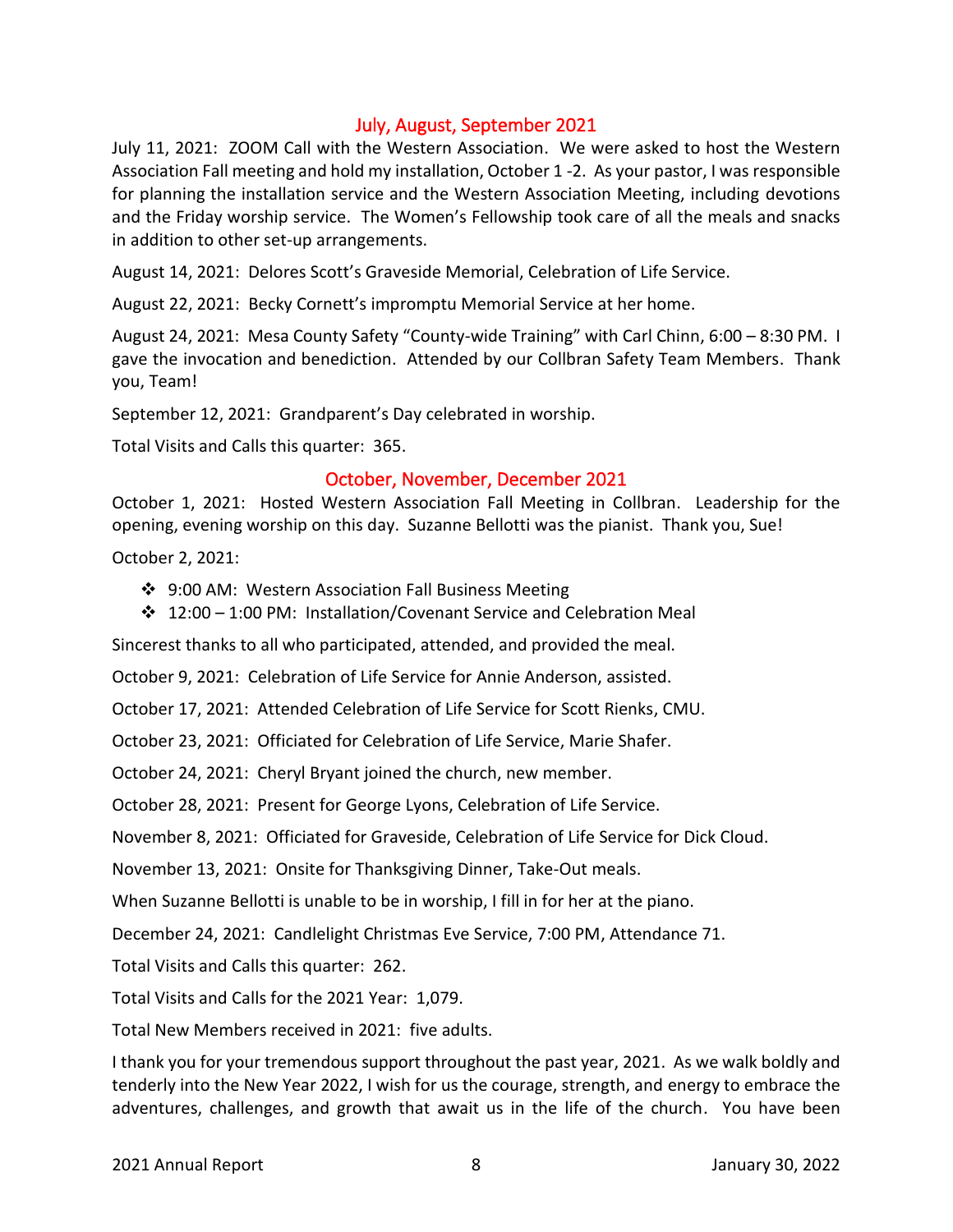bestowed upon by the Holy Spirit with talents and gifts to live as modern-day Disciples of Jesus Christ, in a world that needs your skills and love.

Collbran Congregational United Church of Christ is a church on the move, growing and stepping up with momentum to the "calling of God's voice" in 2022! Allow our loving and dedicated congregation to grow and invite others to join us. "There is joy in the House of the Lord, and we won't be quiet!"

With love and blessings,

Pastor Anne Djokic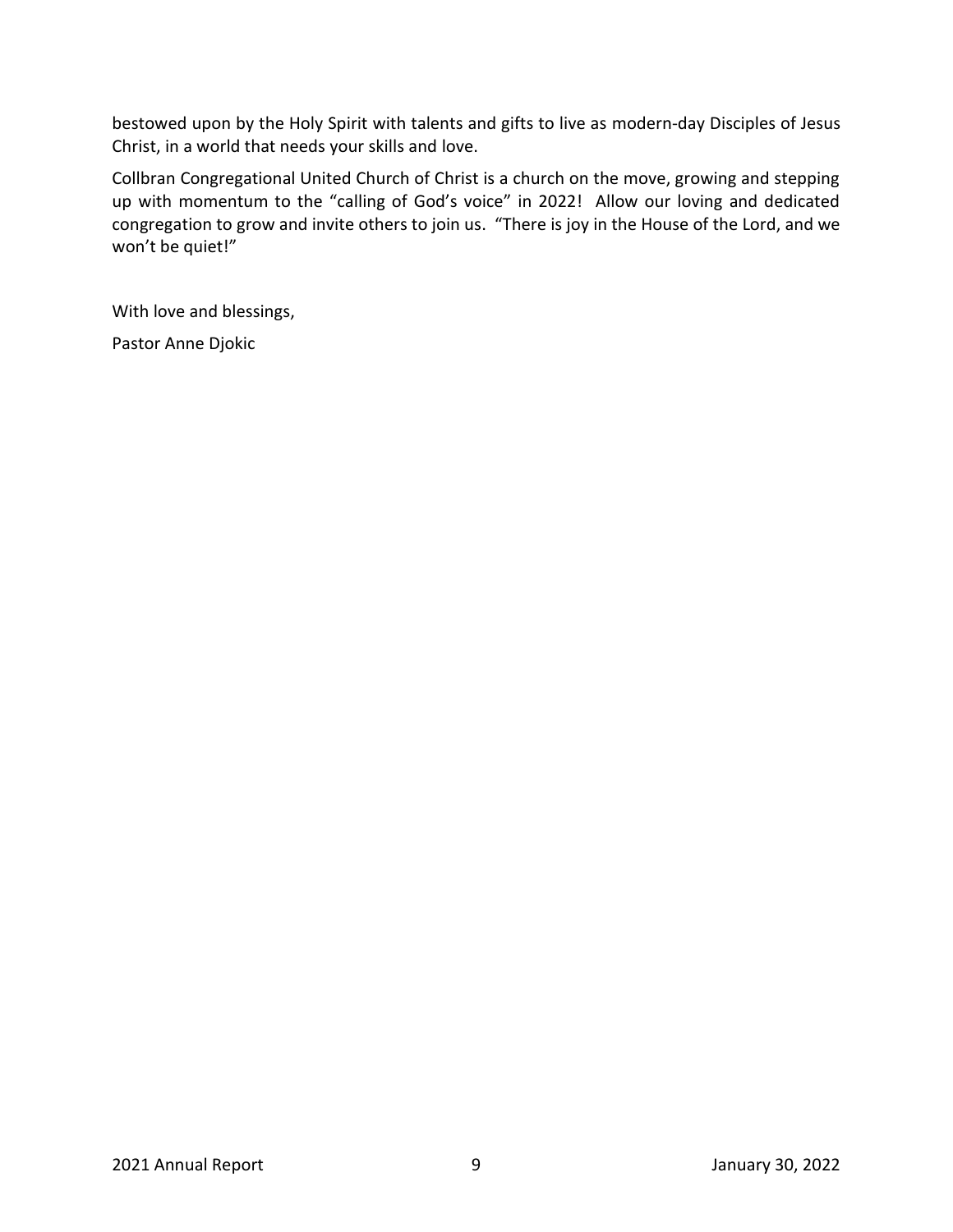## 2021 Moderator's Annual Report

*The duties of the Moderator shall be to preside at all church Council meetings and all business meetings of the congregation. The moderator shall be a me3mber of the church. The Moderator shall be elected for a term of one year.*

It has been a busy year for the white church with a steeple in Collbran, Colorado.

The Council appointed Berenice Yanez, who volunteered to fill the vacancy in the Trustees Committee.

Recommendation was made to the Council to approve revised and added Articles and Bylaws.

A suggestion was made and discussed to include education to new members regarding "What it means to be a Congregational/United Church of Christ member."

Discussions included review of the Bylaw (5.2) for Council's welcoming of new members.

The Safety Committee was formed, and a new Bylaw was created for it. (7.1.3)

Plateau Valley representatives attended by Zoom the Western Association Conference meeting and updated Council and church attendees afterward.

The "Welcome Brochure" was revised and is available for new members and visitors.

The Rocky Mountain Conference, United Church of Christ Annual Meeting was hosted by Collbran Congregational Church, United Church of Christ on October 1 and 2. We were honored to welcome our pastor, Anne Djokic, installing her as our "Called" Pastor.

Pastor Anne initiated the very successful "Chocolate, Chai, and Chat with Pastor Anne" on Fridays, which has been appreciated by many visitors.

Collbran Library has extended some of its gatherings to Mothers Park, and inside the church building when needed.

I am proud that our church and community have continued to support the church financially during the COVID-19 pandemic. Our income from weekly and monthly contributions has decreased, but the fact that we can still meet our bills shows that many continue to make contributions and attend worship services.

Pastor Anne continued to send virtual worship services by e-mail until Advent this year, providing her well prepared and written weekly messages to many people not attending in person (for whatever reason in their life journey) yet benefitting from her assurance of God's great Love.

The church building is a challenge to maintain in good repair. Our treasurer consistently deposits money into the savings account at every opportunity, and though it may have to be withdrawn too soon, it balances out to be a benefit when needed.

The efforts of everyone donating what amount and when they can, is a constant display of them showing God the magnitude of our love for Him.

When people support the upgrades and repairs, they highlight how sincere the culture was, at this building's beginning in a new settlement and how they were centered around God, in society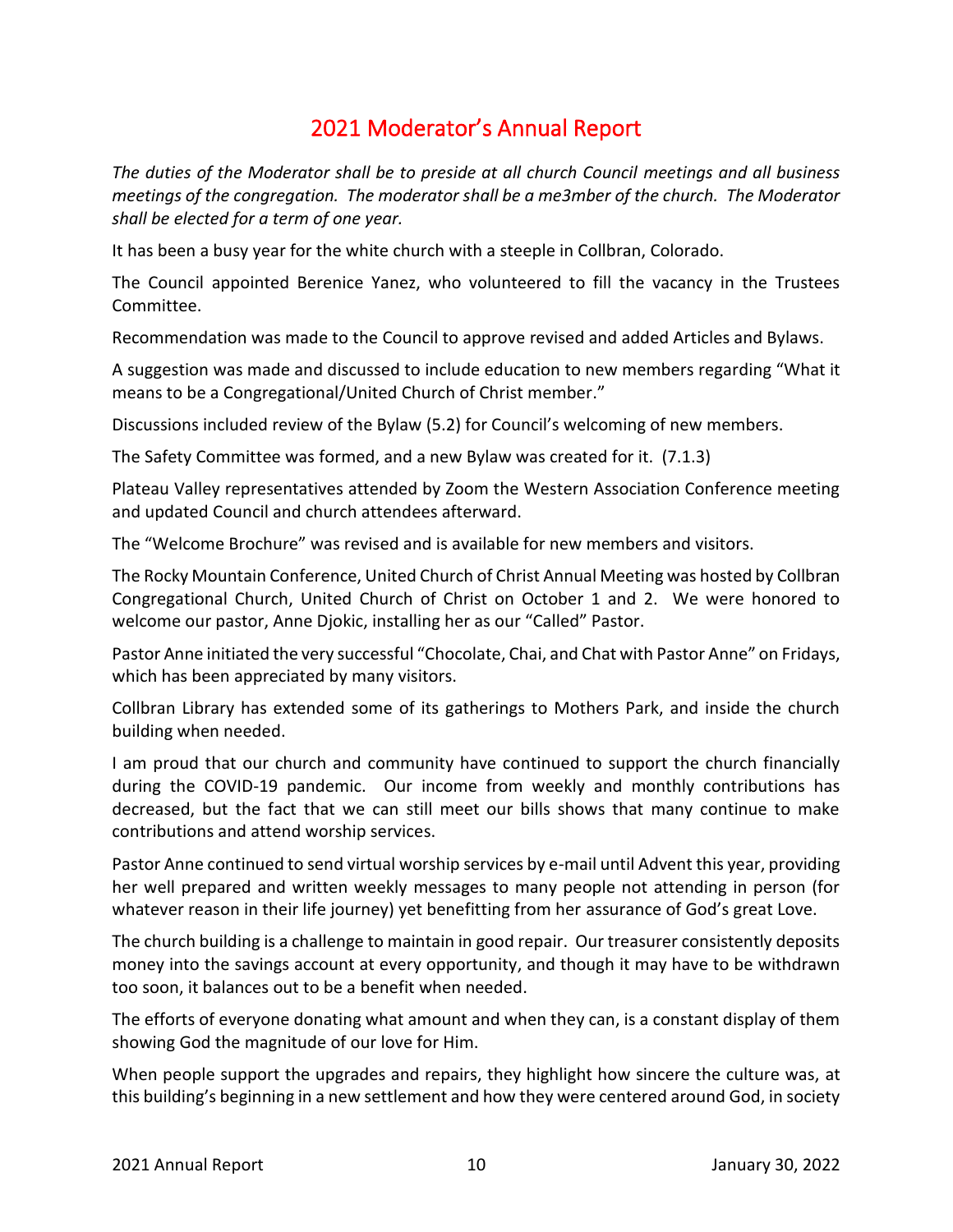and the efforts they took to glorify God through the gifts that they were given. They display expressions of our love to this sacred, holy place through their reverence and spiritual respect, though there has developed a different approach and style of worship.

I am proud of our community of faith, in this large community of love and care for each other; Plateau Valley.

Seeing the need for a place to worship, the early settlers of Collbran built the church in 1901 from combined gifts that they were given, with shared efforts, strong faith and the sincere desire to display their expressions of love to God.

You can see that the structure included the bell tower and leaded, colored glass windows, from the very beginning!

We endeavor, with everyone's support, to maintain with honor and reverence, these displays of faith and love of God.



19 people are listed as the charter members of the Collbran Congregational Church. They are from the families of Noble, Stites, Underhill, Harris, Needles, Henderson, Keaton and Goodykoontz.

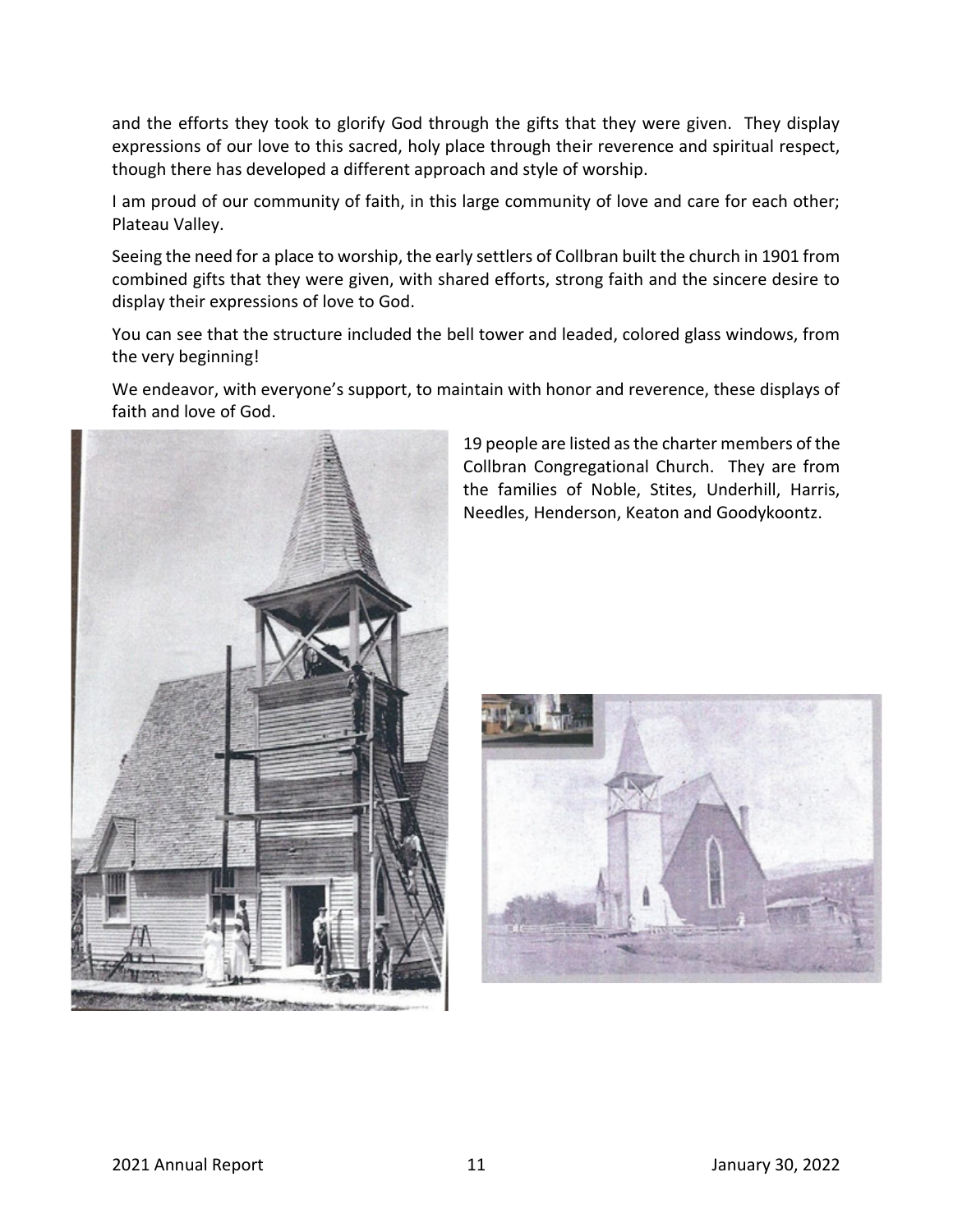

The addition was added for Sunday School rooms which were also used in the public school system. Kindergarten through third grades were taught in this building.

Please pray for the churches in our community. Thank you for a year of support.

Be well, be safe.

Blessings,

Cindy Price, Moderator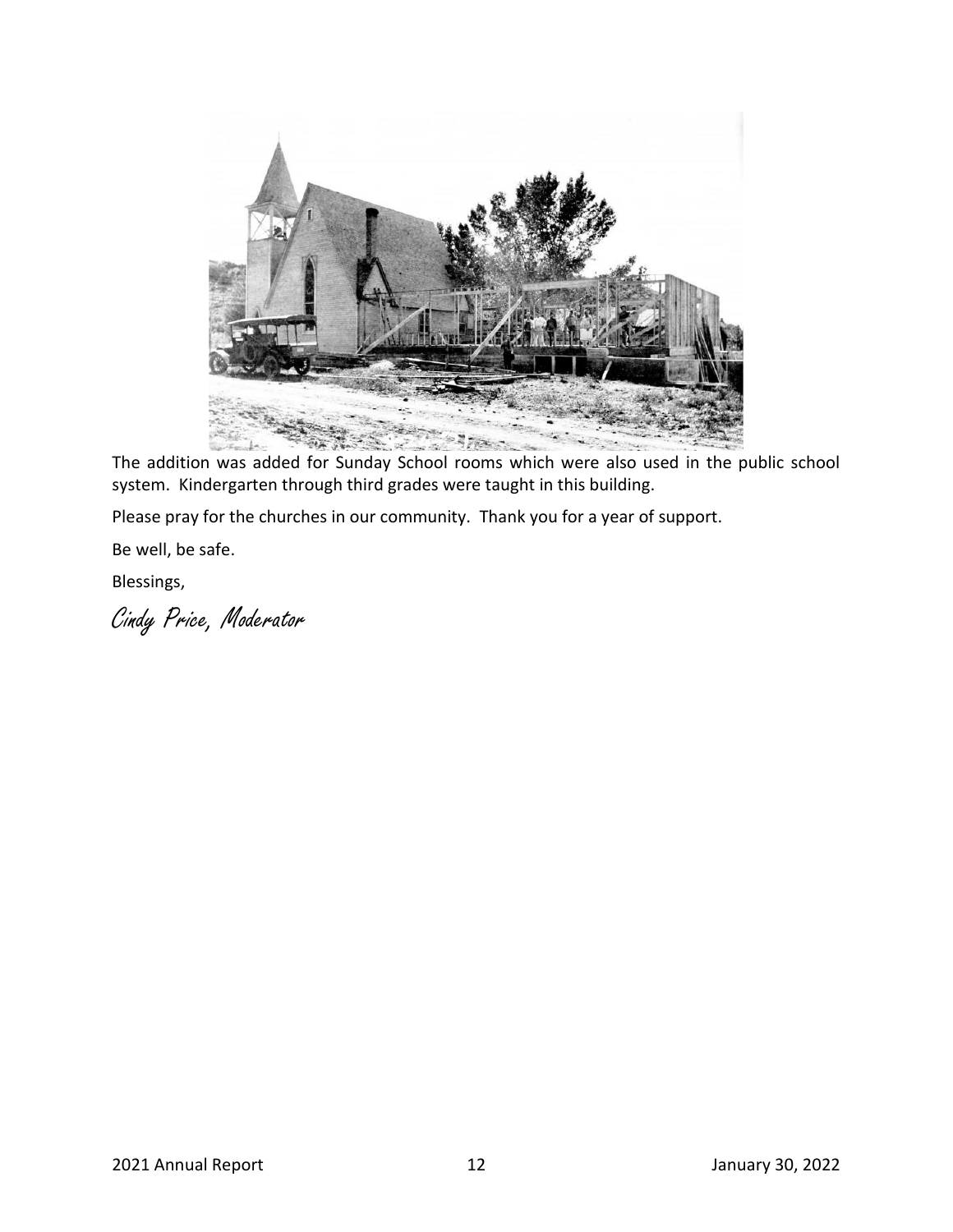## 2021 Treasurer's Annual Report

*The Treasurer shall be a member of the church and will receive all monies of the church, and upon request, give quarterly receipt for same. He/she shall deposit funds received in such depository as the Church Council shall order and shall disburse the same with the recommendation of the Board of Trustees and under the direction of the church Council. He/she shall manage and be responsible for the investments under the direction of the church Council. The Treasurer will maintain a review of the budget standings and notify the Trustees in the event of a looming budget shortfall.*

#### **DECEMBER 31, 2021**

| <b>Checking Account Balance</b> |             | \$6,086.89   |
|---------------------------------|-------------|--------------|
| Savings Account Breakdown       |             |              |
| <b>Memorial Fund</b>            | \$20,471.20 |              |
| Food Bank                       | \$907.66    |              |
| <b>Stewards</b>                 | \$53.44     |              |
| Christian Ed                    | \$612.61    |              |
| Music \$90.00                   |             |              |
| Stewardship Fund                | \$1,236.63  |              |
| <b>Building Remodel</b>         | \$8866.44   |              |
| <b>General Fund</b>             | \$4548.19   |              |
| <b>Savings Account Balance</b>  |             | \$36,786.17  |
| <b>UCFUND (Investment Acct)</b> |             | \$211,988.81 |

The Collbran Congregational Church, UCC, successfully met the bills, salary, and general expenses for 2021.

Continually being unable to balance the budget comes from increases in the everyday expenses but a decrease in offering income. I am sure there are not many businesses that would accept a budget at the beginning of the year showing a \$14,000.00 loss but that seems to have become the norm for our church.

Giving from the congregation is the main support for the Collbran Congregational Church, UCC.

The past year has seen an increase in attendance but not an increase in giving income. We have the usual expenses to just keep the building open with utilities, maintenance, liability insurance, pastor, custodial, lawn care, and the normal office/computer costs.

We have seen an increase of \$492.15 per quarter for general liability insurance. This brings the quarterly payments in 2022 to \$3773.50 per quarter. This amount is up from \$3281.35 per quarter for 2021. The total general liability insurance cost for the year 2022 is \$15094.00. You will notice that is one third of our annual budget.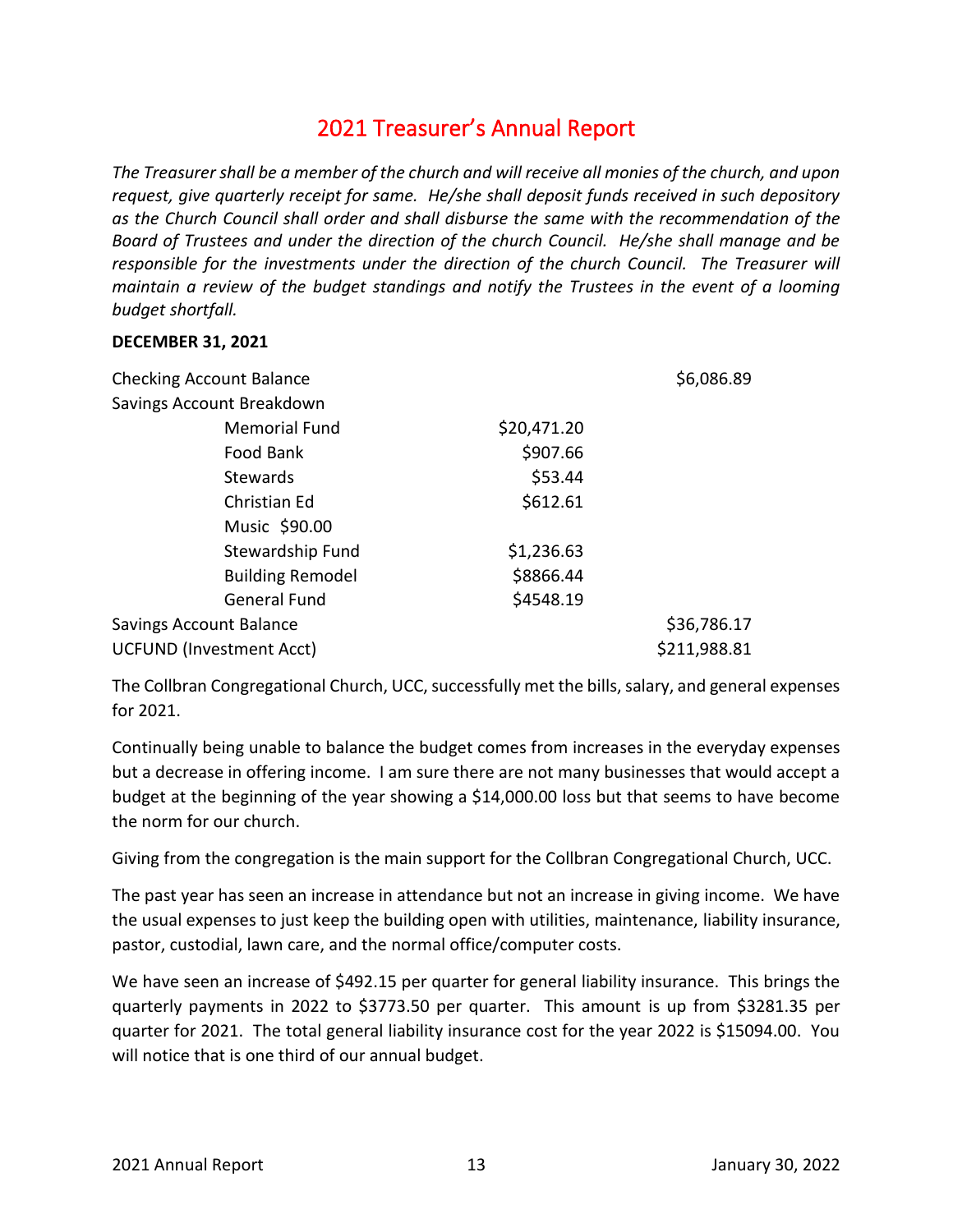As Treasurer, I have to rely on the offering to cover all the general expenses. Many congregants do not think of making their donation if they are not sitting in the pew on Sunday even though the bills keep coming in and must be paid.

The Church Council will continue to be prudent with the management of the funds received from each of you who so generously and consistently support this church.

We are fortunate to have congregants who purchase office and cleaning supplies and donate them to the church. Other in-kind donations, that save us a great amount of money, include the repairs that are made around the building. When we have a clean-up day to clean around the building and get the shrubs trimmed into shape, leaves raked, and trash removed, money is saved. When people are willing to come in and fix the range in the kitchen, install new EXIT signs and smoke detectors, replace light bulbs, and get the overhead television in the overflow room working, money is saved.

Please remember that when you generously donate supplies or time working at the church it is tax deductible. You must submit a paid receipt or an invoice showing the time you gave and the work done. I realize this does require some accounting on your end but it can be of value with your taxes. Do not discount the value of work done. Current market wage amounts are acceptable. As treasurer, I am more than happy to work with you so that you can take advantage of these deductions.

The remodel of the four bathrooms and addition of cabinets in the overflow room over the past year is nearly complete. The total amount paid to Ford Construction, as of December 31, 2021, is \$98,992.57. An additional \$10,024.08 has been paid to Blythe Group for architectural, engineering, and management.

The original bid from Ford Construction was \$105,582.00. There are some remaining charges that will be paid in 2022.

Money was withdrawn from the UC Fund account to cover the remodel. The UC Fund began 2021 with an account balance of \$309,123.01. The Fund closed 2021 with a balance of \$211,988.81. Our goal is to keep the balance above the \$210,000.00. This is the amount gifted to the church for investment, from Everett and Mabel Collins and Elna Hall. The Stock Market has been good to us with continued growth which has allowed the church to be able to make these improvements and cover other expenses during the year while maintaining the \$210,000.00 balance. We have again been blessed with an aggressive stock market which generates the funds we use for additional income and special projects.

Respectfully Submitted,

Suzanne Bellotti Treasurer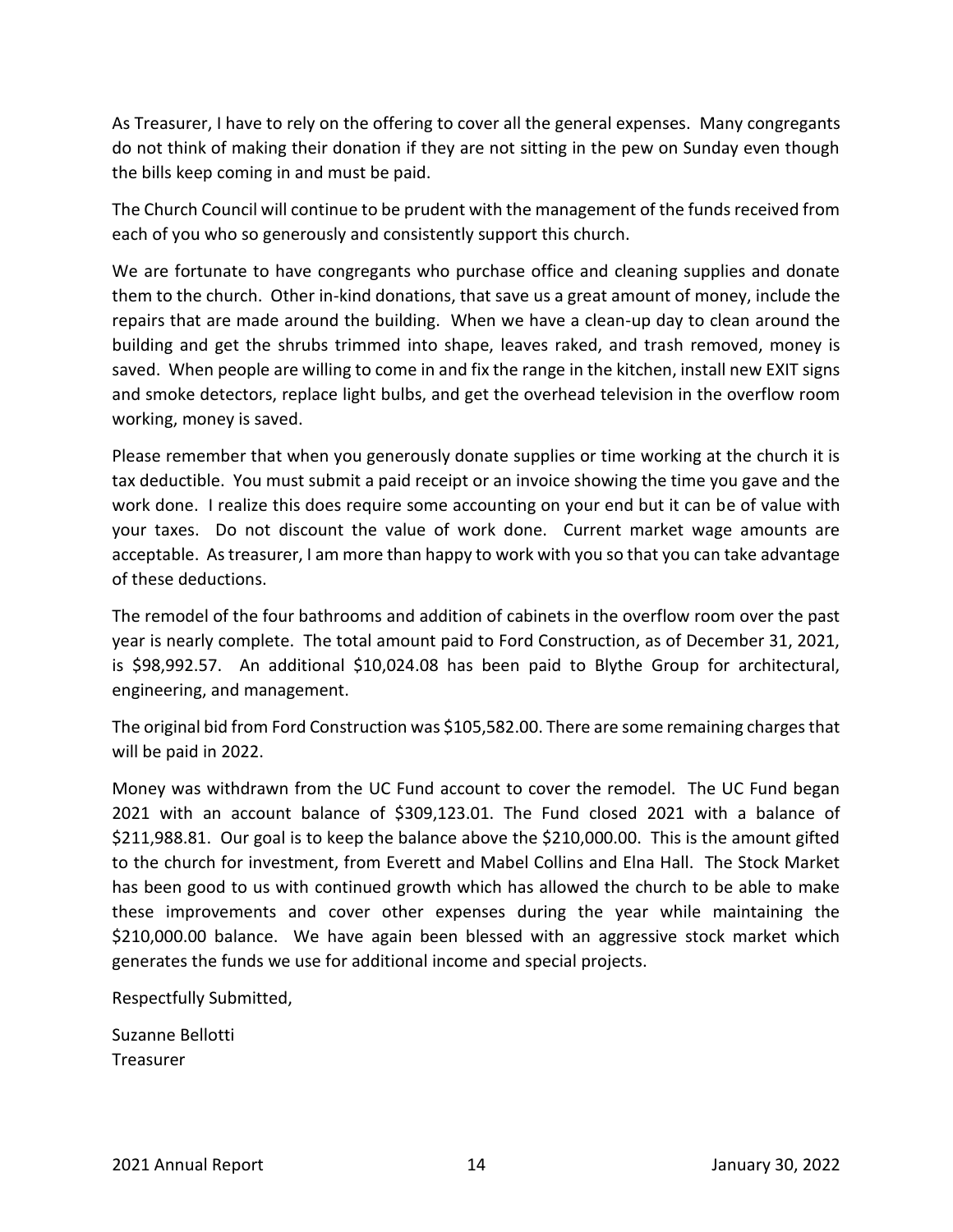|                          | Portfolio Valuation for: Collbran Congregational Church Endowment Fund |                   |              |
|--------------------------|------------------------------------------------------------------------|-------------------|--------------|
| <b>Current Valuation</b> |                                                                        |                   |              |
| Description              | $#$ Shares                                                             | <b>Book Value</b> | Market Value |
| <b>Balanced Funds</b>    | 16,212.63<br>172,619.81                                                |                   | 237,939.73   |
| <b>Valuation Summary</b> |                                                                        |                   |              |
| Description              |                                                                        | <b>Book Value</b> | Market Value |
| Investments              |                                                                        | 172,619.81        | 237,939.73   |
| Income Cash              |                                                                        | 0.00              | 0.00         |
| Principal Cash           |                                                                        | 0.00              | 0.00         |
|                          | Grand Total Value:                                                     | 172,619.81        | 237,939.73   |
| $\frac{1}{2}$ 11 1       |                                                                        |                   |              |

All values are as of: November 24, 2021 Non-Priced Investments are at Book Value.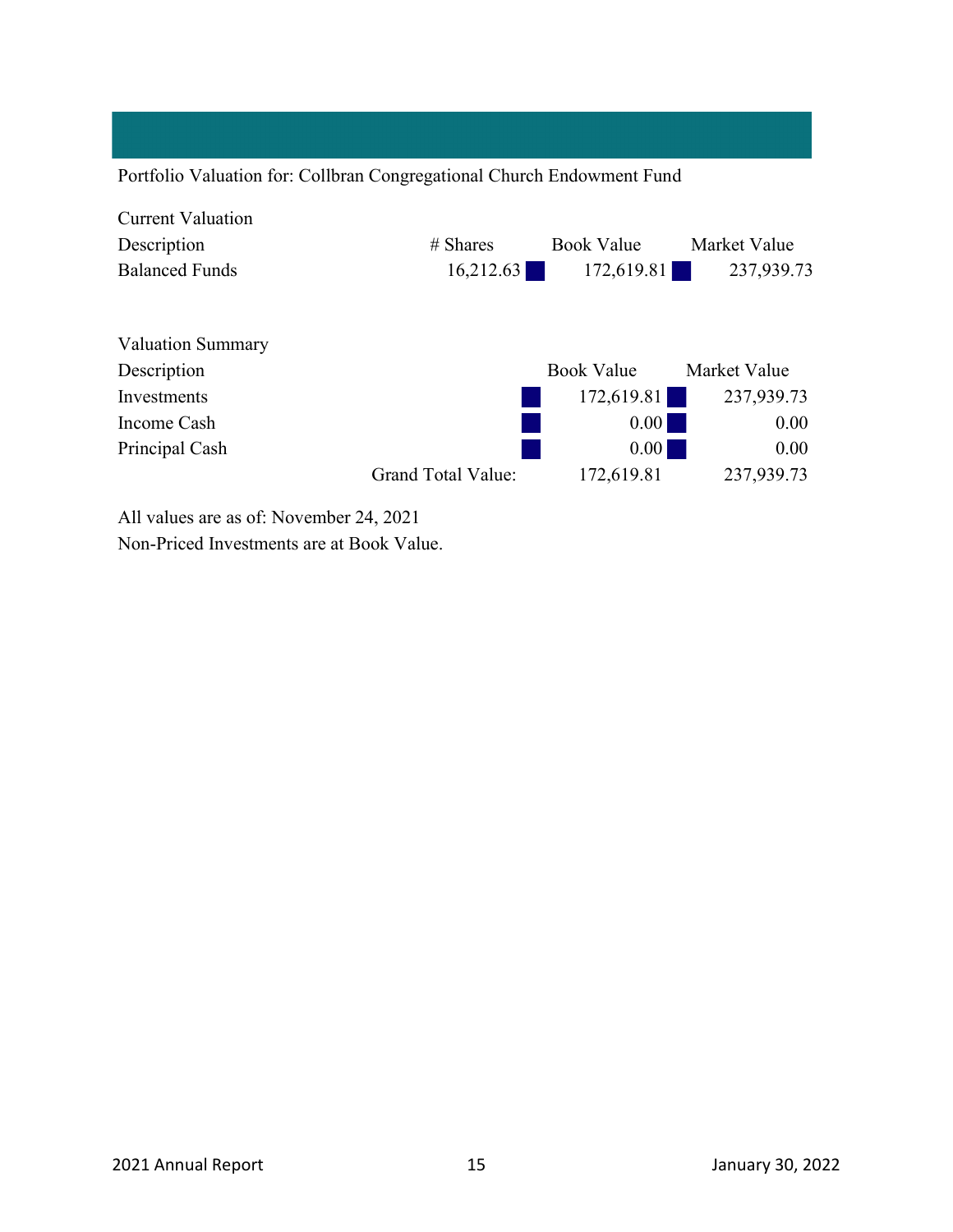## 2021 Annual Meeting Missions Report

#### Noisy Offering List 2021

*The Noise Offering was started in our church in 2004 by Rev. Faye Gallegos, based on the scripture in Mark 12:41-44.*

*The congregation is asked to bring the change received during money transactions the previous month to donate in the "Noisy Offering." Drop it noisily into the buckets of collection, be happy and loud, for we give what is left over.*

| <b>JANUARY 2021</b>   | <b>MESA COUNTY HABITAT FOR HUMANITY</b>  | 106.50  |
|-----------------------|------------------------------------------|---------|
| <b>FEBRUARY 2021</b>  | <b>HOPE WEST KIDS GOOD GRIEF PROGRAM</b> | 284.87  |
| <b>MARCH 2021</b>     | <b>YOUNG LIFE CAMPERSHIPS</b>            | 187.35  |
| <b>APRIL 2021</b>     | <b>WATER FOR SOUTH SUDAN</b>             | 105.45  |
| <b>MAY 2021</b>       | <b>CASA - MESA COUNTY</b>                | 95.62   |
| <b>JUNE 2021</b>      | <b>CHILD AND MIGRANT WORKERS</b>         | 93.15   |
| <b>JULY 2021</b>      | <b>PV CANCER FUND/JOYCE CHICOS</b>       | 118.07  |
| <b>AUGUST 2021</b>    | <b>CASA MILAGRA</b>                      | 78.34   |
| <b>SEPTEMBER 2021</b> | <b>HAITIAN RELIEF/RMC</b>                | 57.21   |
| <b>OCTOBER 2021</b>   | <b>COLLBRAN LIONS CLUB</b>               | 135.72  |
| <b>NOVEMBER 2021</b>  | <b>BUZZARD MONCE #86 AMERICAN LEGION</b> | 113.70  |
| <b>DECEMBER 2021</b>  | <b>CWM BLANKET FUND</b>                  | 71.90   |
|                       | <b>YEAR END TOTAL</b>                    | 1447.88 |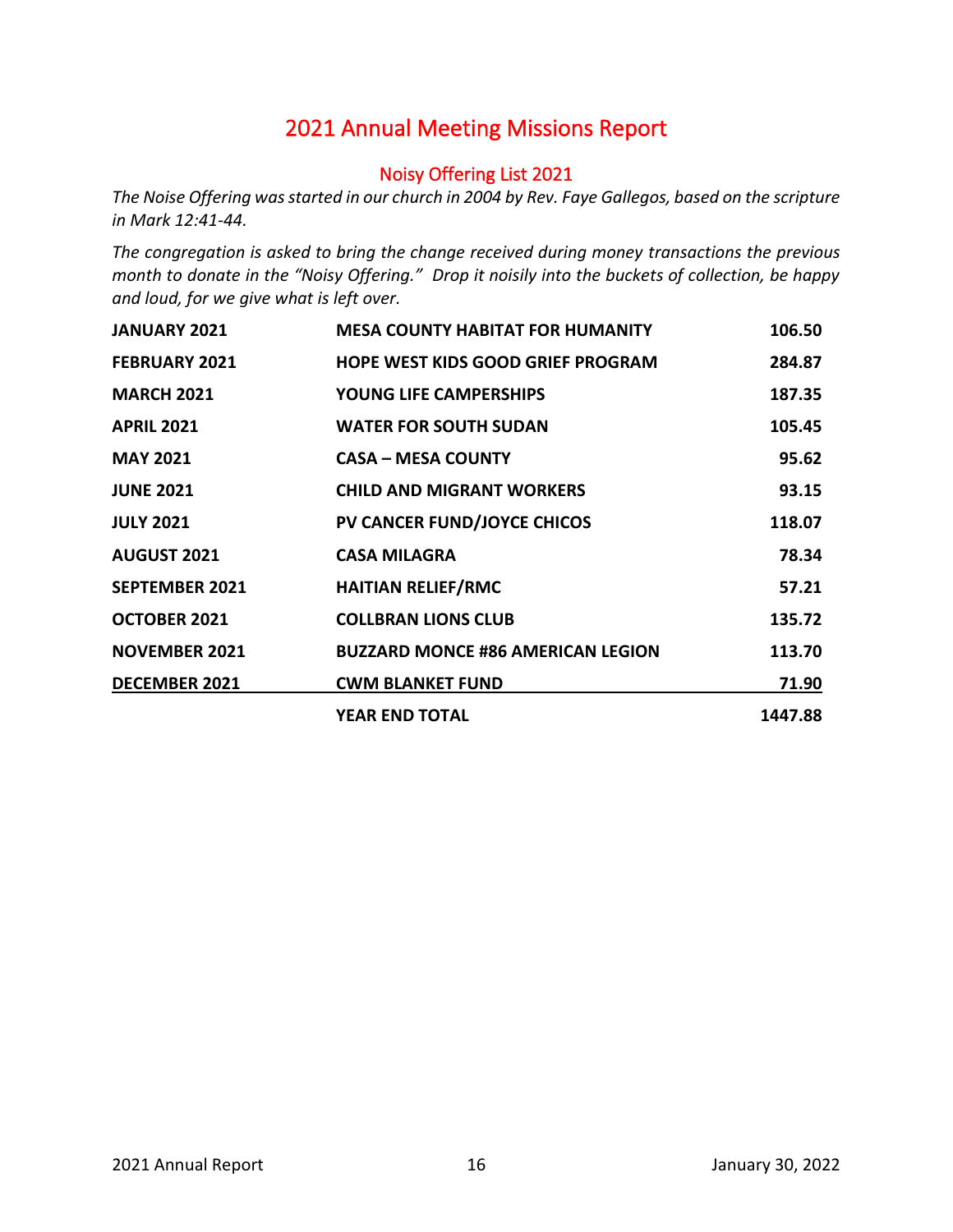## 2022 Budget

| <b>Description</b>             | <b>Actual for 2021</b> | <b>Description</b>           | Proposed 2022      |
|--------------------------------|------------------------|------------------------------|--------------------|
| <b>INCOME</b>                  |                        | <b>INCOME</b>                | <b>INCOME</b>      |
| <b>Building Income</b>         | \$812.00               | <b>Building Income</b>       | \$1,200.00         |
| <b>Interest Income</b>         | \$2,430.50             | <b>Interest Income</b>       | \$2,400.00         |
| <b>Cash Offering</b>           | \$3,175.00             | <b>Cash Offering</b>         | \$3,300.00         |
| <b>Misc Offering</b>           | \$12,164.28            | <b>Misc Offering</b>         | \$3,500.00         |
| <b>Sunday School Offering</b>  |                        | <b>SS Offering</b>           |                    |
| <b>Offering - Other</b>        | \$29,747.17            | <b>Offering - Other</b>      | \$30,000.00        |
| <b>Total Income</b>            | 48,328.95              | <b>Total Income</b>          | \$40,400.00        |
|                                |                        |                              |                    |
| <b>EXPENSES</b>                |                        | <b>EXPENSES</b>              | <b>EXPENSES</b>    |
| <b>Bank Service Chg</b>        | \$117.41               | <b>Bank Service Chg</b>      | \$120.00           |
|                                |                        |                              |                    |
| <b>CONTRACT LABOR</b>          |                        | <b>CONTRACT LABOR</b>        | <b>CONTRACT</b>    |
|                                |                        |                              | <b>LABOR</b>       |
| <b>Building Summer/Winter</b>  | \$1,950.00             | <b>Building Summer/Wintr</b> | \$2,000.00         |
| <b>Custodial Contract</b>      | \$1,612.50             | <b>Custodial Contract</b>    | \$1,700.00         |
| <b>Pastor</b>                  | \$17,185.00            | <b>Pastor</b>                | \$18,000.00        |
| <b>TOTAL</b>                   | \$20,747.50            | <b>TOTAL</b>                 | \$21,700.00        |
|                                |                        |                              |                    |
| <b>Workers Comp Ins</b>        | \$370.00               | <b>Workers Comp Ins</b>      | \$380.00           |
| <b>Liability Insurance</b>     | \$13,125.00            | <b>Liability Insurance</b>   | \$15,094.00        |
|                                | \$13,495.00            |                              | \$15,474.00        |
| <b>MAINTENANCE</b>             |                        | <b>MAINTENANCE</b>           | <b>MAINTENANCE</b> |
| Church bldg maint/rep          | \$2,016.50             | Church bldg maint/rep        | \$5,000.00         |
|                                |                        |                              |                    |
| <b>Miscellaneous</b>           | \$665.21               | <b>Miscellaneous</b>         | \$500.00           |
| <b>Property Tax</b>            | \$81.52                | <b>Property Tax</b>          | \$85.00            |
| <b>TOTAL</b>                   | \$746.73               | <b>TOTAL</b>                 | \$585.00           |
|                                |                        |                              |                    |
| <b>Office Expense</b>          | \$806.21               | <b>Office Expense</b>        | \$850.00           |
| <b>Computer Services</b>       | \$690.31               | <b>Computer Services</b>     | \$700.00           |
| <b>SS &amp; VBS Curriculem</b> | \$.                    | <b>SS Curriculeum</b>        |                    |
| <b>WebSite Maint</b>           | \$365.64               | <b>WebSite Maint</b>         | \$375.00           |
| <b>Conferences/Cont Ed</b>     | \$415.00               | <b>Conferences/Cont Ed</b>   | 400.00             |
| <b>TOTAL</b>                   | \$3,770.62             |                              | \$2,325.00         |
|                                |                        |                              |                    |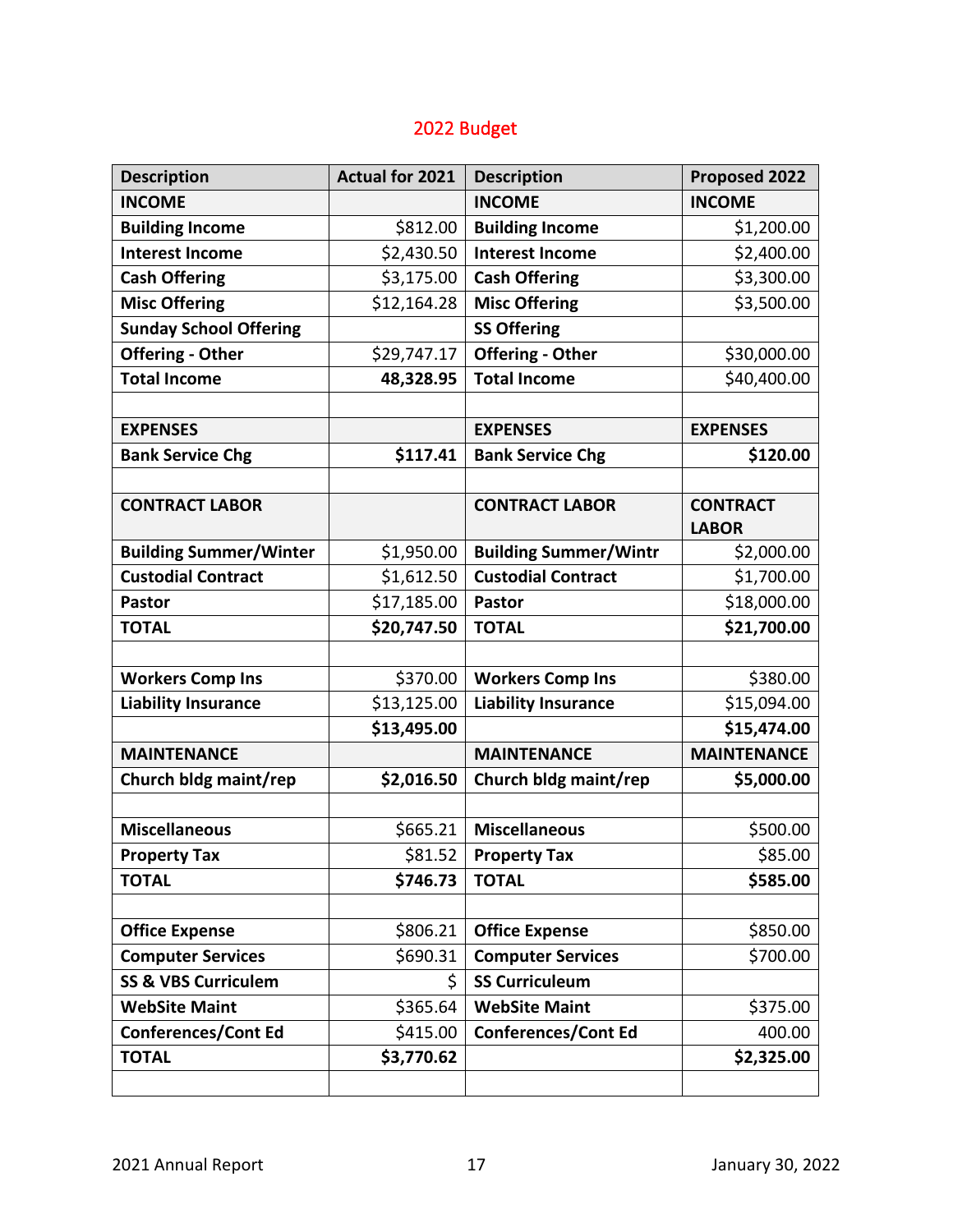## 2022 Budget

| <b>Description</b>          | <b>Actual for 2021</b> | <b>Description</b>          | Proposed 2022    |
|-----------------------------|------------------------|-----------------------------|------------------|
| <b>UTILTIES</b>             |                        | <b>UTILTIES</b>             | <b>UTILITIES</b> |
| <b>Church Electric</b>      | \$781.52               | <b>Church Electric</b>      | \$800.00         |
| <b>Church Gas</b>           | \$2,482.04             | <b>Church Gas</b>           | \$3,000.00       |
| <b>Church Telephone</b>     | \$878.80               | <b>Church Telephone</b>     | \$880.00         |
| <b>Internet</b>             | \$840.00               | <b>Internet Church</b>      | \$840.00         |
| Church water/sewer          | \$495.27               | Church water/sewer          | \$600.00         |
| <b>Trash Removal</b>        |                        | <b>Trash Removal</b>        |                  |
| <b>TOTAL UTILITIES</b>      | \$5,477.63             | <b>TOTAL UTILITIES</b>      | \$6,120.00       |
|                             |                        |                             |                  |
| <b>Western Asso Dues</b>    | \$220.00               | <b>Western Asso Dues</b>    | \$220.00         |
| 23 Members                  |                        | 23 Members                  |                  |
| <b>OCWM Donation</b>        | \$500.00               | <b>OCWM Donation</b>        | \$500.00         |
| <b>Rocky Mtn Conference</b> | \$500.00               | <b>Rocky Mtn Conference</b> | \$500.00         |
| <b>Dues</b>                 |                        | <b>Dues</b>                 |                  |
|                             | \$1,220.00             |                             | \$1,220.00       |
| <b>TOTAL EXPENSES</b>       | \$47,591.39            | <b>TOTAL EXPENSES</b>       | \$52,544.00      |
| <b>TOTAL INCOME</b>         | \$48,328.95            | <b>TOTAL INCOME</b>         | \$40,400.00      |
| <b>PROFIT OR LOSS</b>       | \$737.56               | <b>PROFIT OR LOSS</b>       | \$(12, 144.00)   |
|                             |                        |                             |                  |
|                             |                        |                             |                  |
| <b>STEWARDSHIP DRIVE</b>    | \$1,150.00             |                             |                  |
| <b>WOMENS FELLOWSHIP</b>    | \$1,500.00             |                             |                  |
| <b>VBS FUNDRAISER</b>       | \$1,225.00             |                             |                  |
| <b>MEMORIAL FUND</b>        | \$11,950.00            |                             |                  |
| <b>TOTAL FUNDRAISING</b>    | \$15,825.00            |                             |                  |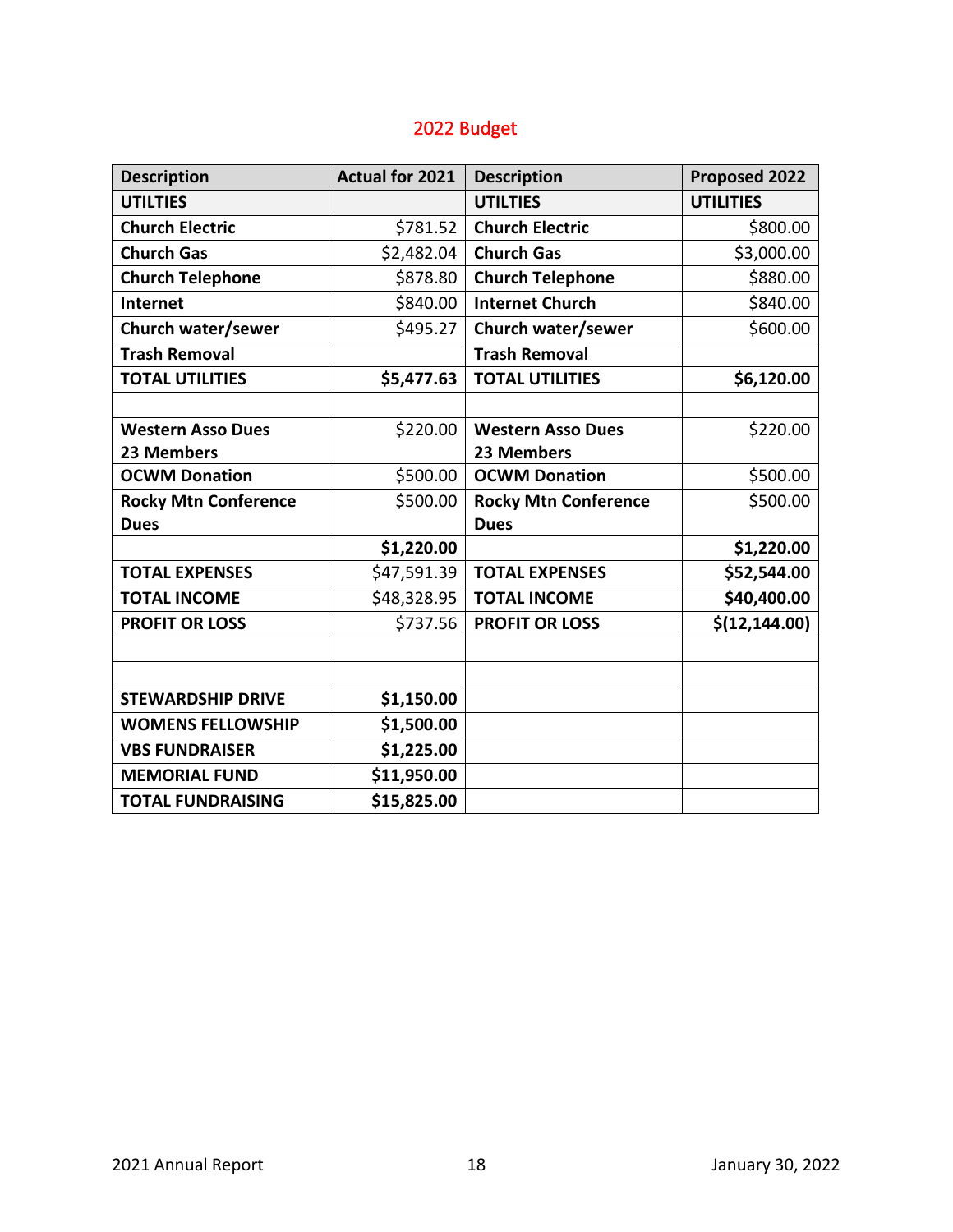# 2021 Stewardship Annual Report

The annual Stewardship Appeal letter was sent the end of June. The total amount received from the 2021 appeal was \$1,236.63

Respectfully submitted,

Cyndi Leinberger, Stewardship Chair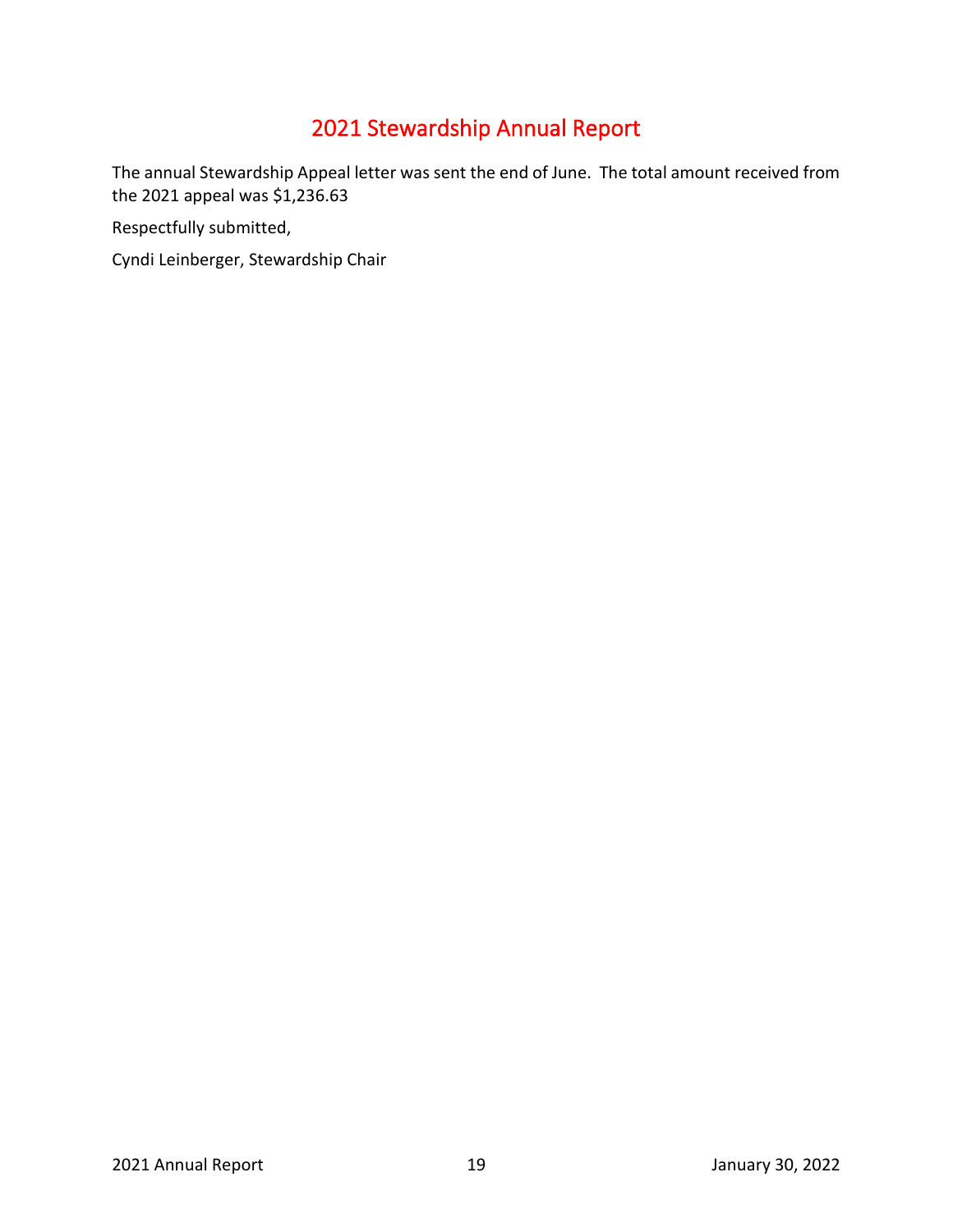## 2021 Stewards' Annual Report

*Steward responsibilities include the following: aid the pastor in the administration of the ordinances of the church and assist the pastor generally in the spiritual care of the congregation and shall, in the absence of the pastor or any stated supply, provide a temporary supply of the pulpit and conduct the services of worship. The Board of Stewards, in cooperation with the church clerk, shall make an annual survey in December of the church roll and report to the conference is kept current. The Board of Stewards shall consist of four persons. Refer to 8.1.2, 8.1.3 in the Bylaws for additional responsibilities. (Preparing for and participating in the Lord's Supper and Baptisms or Consecration of children and other worship services as determined by the church.) Refer to 6.2.5 regarding the annual Survey.*

The Stewards have a very important job with getting each Sunday ready for the Service.

- We greet the people
- We ring the bell
- We light the candles
- We take-up the offering
- We assist with communion

The first Sunday of the month is always communion.

The Stewards help with dinners, Bible school, and other events. The Stewards are a very important group.

Respectfully submitted,

Jeannie Reeves Jeanne Kees Sylvia Spangler Loi Hittle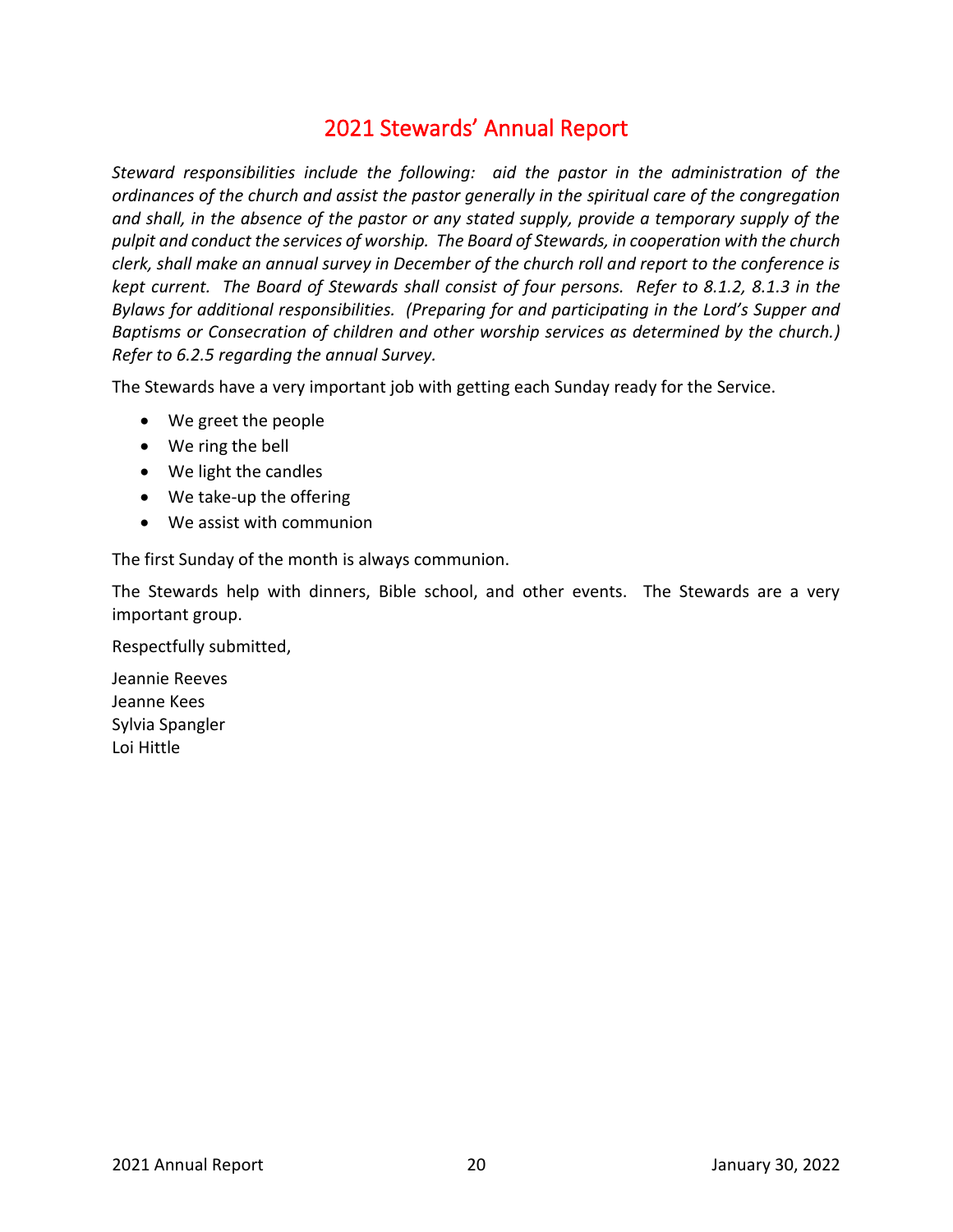## 2021 Trustees' Annual Report

*The Trustees shall have the care and custody of the property of the church as a Sacred Trust, whether real or personal, review and keep current the insurance on all the properties of the church. In the event of a looming budget shortfall, will work closely with the Treasurer and the Stewardship Chairperson in making recommendations to the Church Council and participate in preparing a budget for the ensuing year.*

2021 began with great hopes in getting the remodel of all four bathrooms and the new cabinets in the overflow room complete by mid-year. After delays on all fronts, the project finally began in the fall. It seems the supply issues affected the project as well as the ability of Ford Construction to find and hire workers to do the work.

The work has been nearly completed as of the end of 2021 with us waiting on the last of the small fixes and a final inspection by Mesa County. We hope you have had an opportunity to see the remodeled bathrooms. The new bathroom fixtures, actual ceiling fans, new lighting, ceilings, flooring, and paint have certainly created cleaner more useable spaces. The enlarged bathroom in the basement provides safe adequate space for anyone with a wheelchair or walker.

One of the greatest improvements seems to be the hallway to the bathrooms in the basement. The new flooring and paint have made it appear as a new space.

A late December inspection determined work needs to be done on the boiler, and we already had been made aware of work needed on one of the burners. This work will take place in 2022.

The Safety Committee was formed to address safety issues within the church. New By-laws were created for this Standing Committee. Some safety meetings have been attended in Grand Junction, and the committee has met after church to discuss projects. The installation of EXIT signs, Fire Extinguishers, and smoke detectors is planned for 2022 by the Safety Committee.

Some other projects were completed and others will continue into 2022.

The large range in the kitchen has presented issues of pilots not remaining lit or the oven not turning on. Thanks to Larry Bellotti for spending a couple of hours cleaning the pilots and solving the problem. There is no longer the burned gas order in the dining room, which is a relief to all of us.

Kruger Roofing, the contractor that installed the new metal roof, returned in the fall to reset several screws that had worked their way out and replace the blocks. They also inspected the roof. There was no charge for this service.

Inspections of the back-flow preventer and the boiler were made and signed off.

There are continuing issues with the burner and boiler which will be repaired and replaced in January 2022.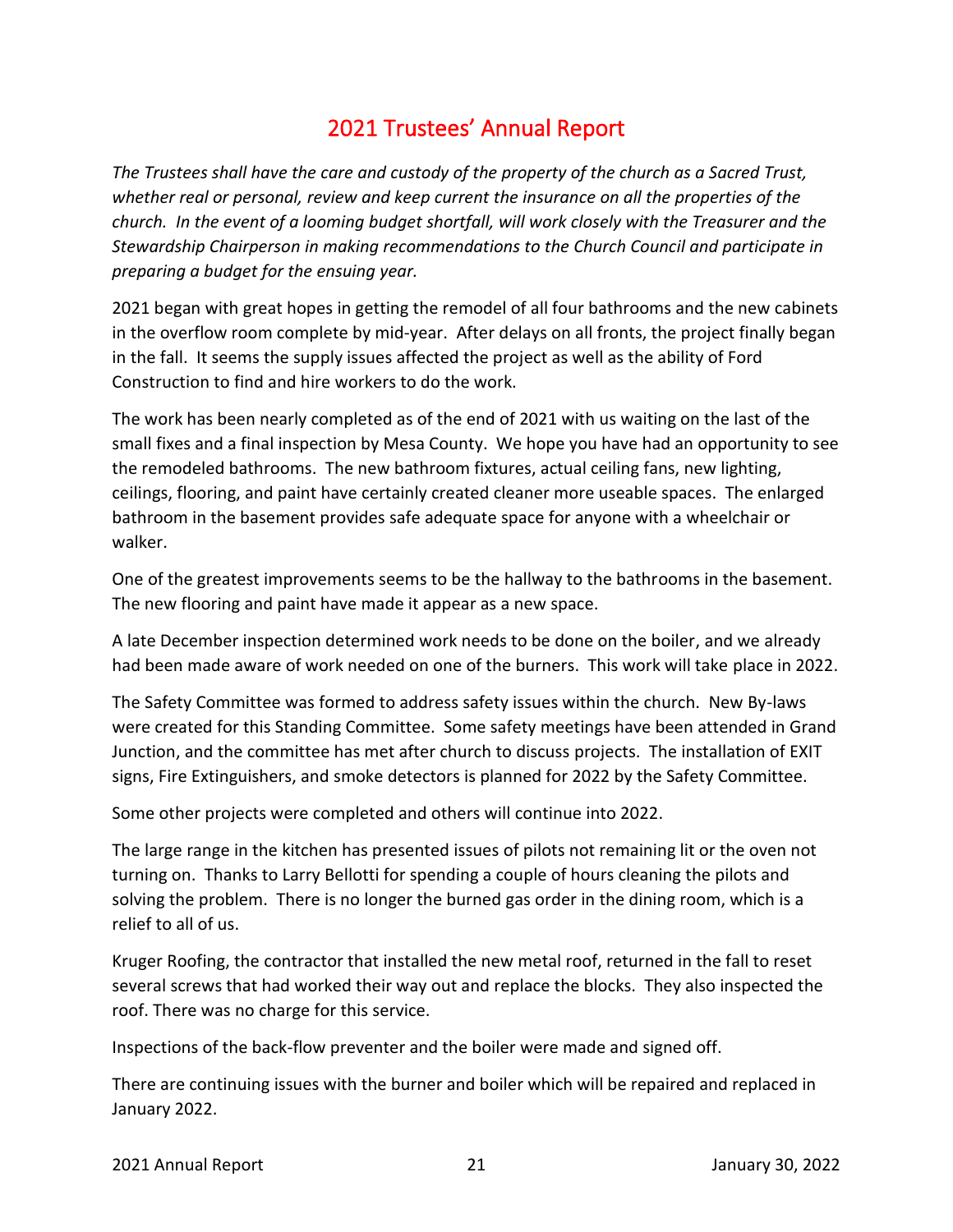As the Trustees considered replacing or repairing the sign in front of the church, they came to the conclusion that repairing and changing the current lights to an LED system will improve its visibility and solve the electrical issue with keeping the lights on.

We have been blessed with work on small repairs in the building over the past year by Mike Loftus, Roberto Salamanca, Larry Bellotti, Sveto Djokic, and Tom Cox. We want to thank you for all the jobs you help take care of around the building.

Becky Schowalter continues to provide custodial services to the building. Thank you, Becky, for sticking with us during all of the extra dust and confusion of the construction.

The building continues to be used by Rachael Jennings and her dance company. Some small groups and the 4-H are using the dining room or Scout room for meetings.

Respectfully submitted,

Sue Bellotti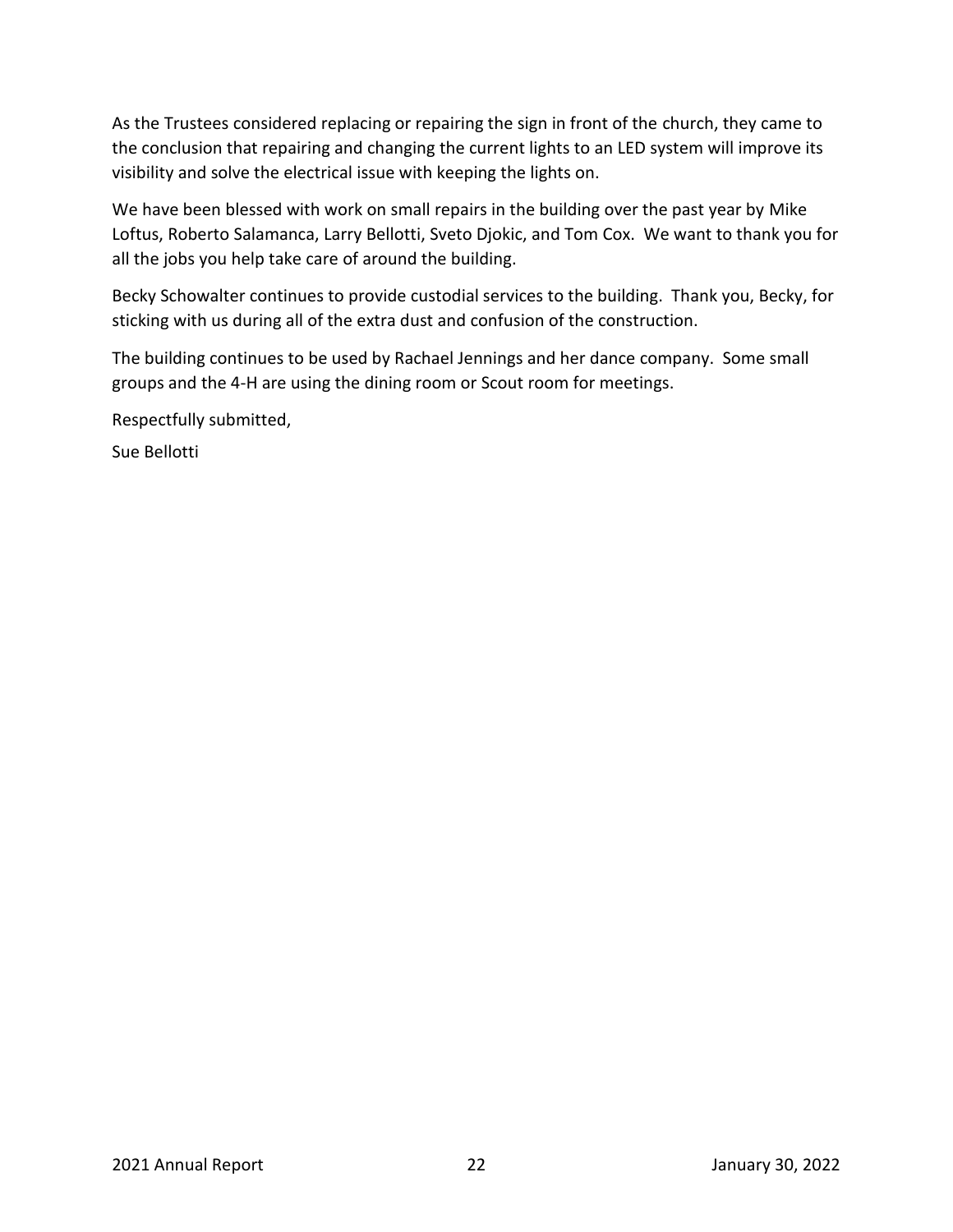## 2021 Christian Education Annual Report

*The Board of Christian Education shall consist of two persons who understand and value education. They shall have the supervision and direction of the Christian Education within the Church. They should know the worship practices of the Church and have a love for sharing faith with others. This Board shall support the church School Superintendent and teachers in their work. They shall encourage the training and workshop participation of the Church School staff.*

There has not been an active Sunday school in 2021. There is still great concern about COVID-19 transmission, but it also seems that the families have gotten out of the habit of bringing the children in to Sunday School.

We had a successful Vacation Bible School program the last week of June. There was an average attendance of 43 children and 22 teachers and helpers. The program was the Rocky Railroad with beautiful photos of the Rocky Mountains, regional wildlife, and lessons of the Power of Jesus to pull us through hard times. The adults participating as Snack Ladies, Teachers, Helpers, and Dance Instructor are greatly appreciated. Your dedication and hard work make this program a happy, learning event for the children.

It is with great sadness we remember Becky Cornett, who always greeted the children and registered them for VBS. She passed away suddenly August 13, 2021. Her happy presence and efficiency will be greatly missed. She was a good friend to many of us.

The Lasagna Dinner Fundraiser for Christian Education, March 15, 2021 raised \$1,225.00 for our programs. This fundraising makes it possible to purchase curriculum that is exciting and fun for the children. A big thank you goes out to the church family and community who support our children.



Sincerely,

Suzanne Bellotti Christian Education Director



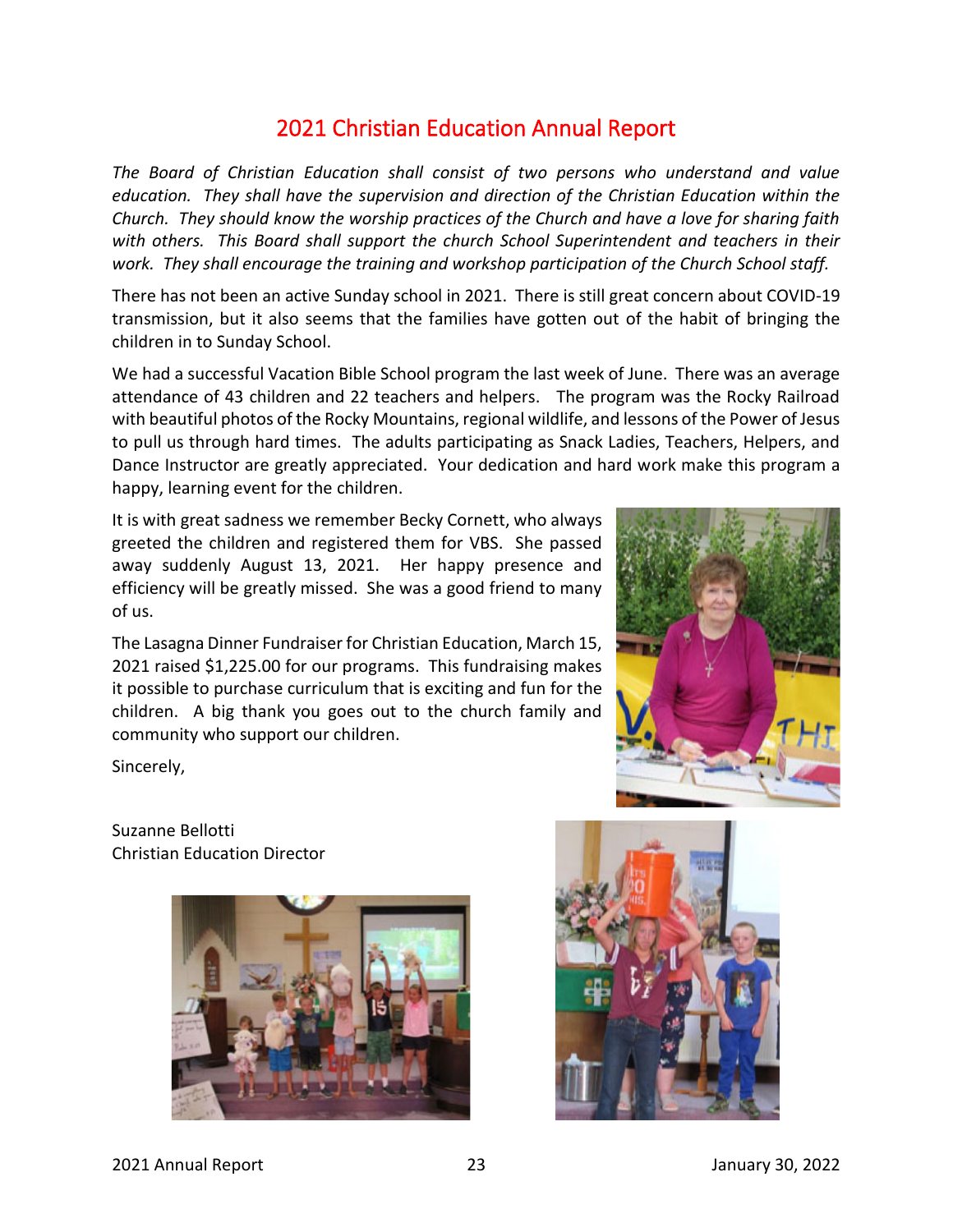## 2021 Music Director's Annual Report

The Music Director is happy to report that church has been open to attendance this year. There has been special music with Beverly Loftus and Anne Djokic singing some favorite hymns.

Charli Gaddy shares her flute with us many Sundays of the year. She adds an enjoyable element playing hymns with the piano or organ.

The Murphy children shared music with the congregation the Sunday before Christmas. Julia was accompanied by Tage on the drum for "Little Drummer Boy." She also experienced playing for the congregation as they sang "Hark the Herald Angels." It is a new experience playing for a singing group.

Reese shared her carols on the organ. She played the "Joy to the World" and "First Noel" as Prelude, Offertory, and Postlude.

Some members of the church family tried to gather for a little practice after church to perform a special song during the Christmas season with little success. That doesn't mean we won't continue to try to sing together during this coming year. We are not ready to give up.

The piano was tuned in October.

Thank you to everyone for singing joyfully each Sunday.

Respectfully Submitted

Suzanne Bellotti Music Director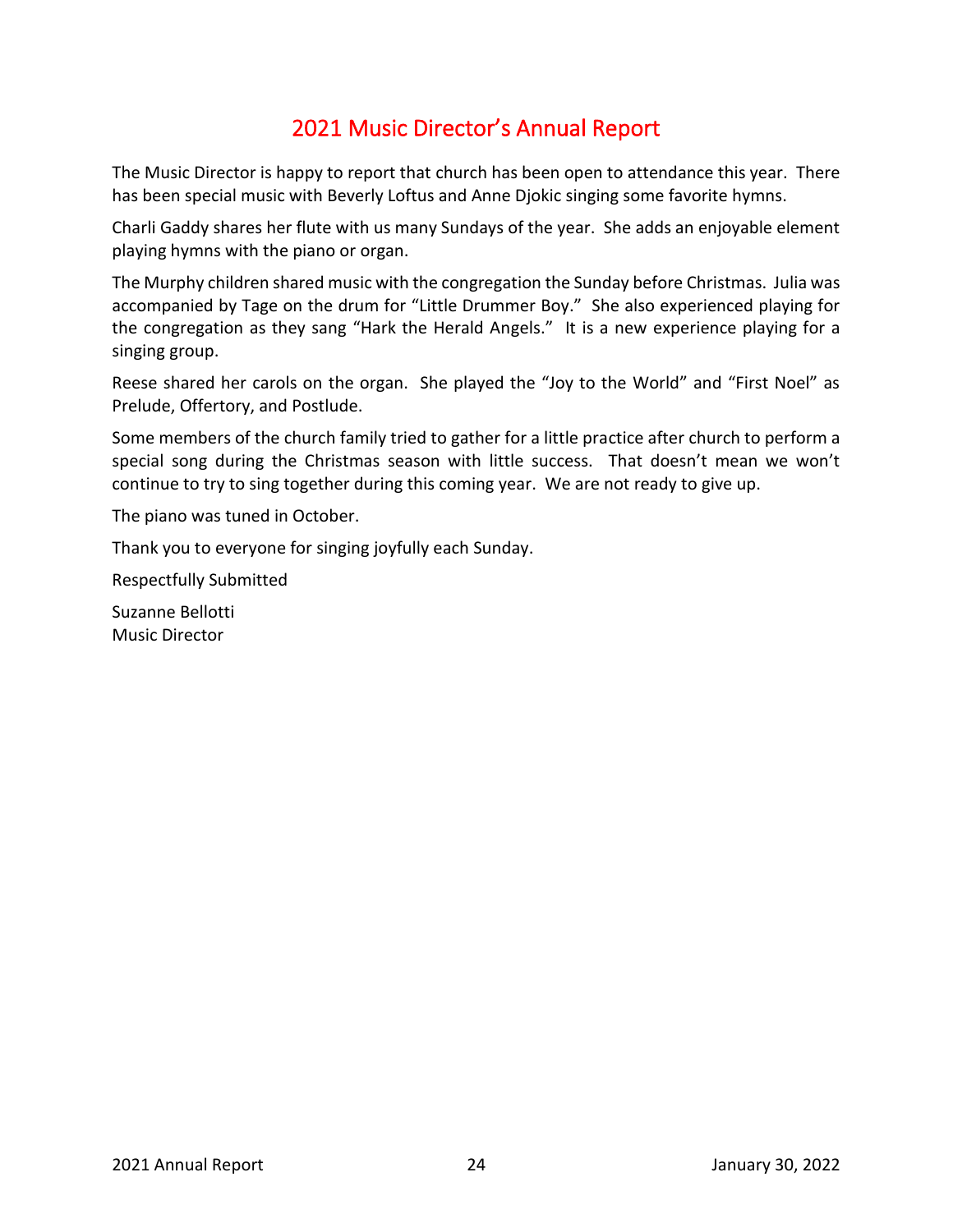## 2021 Women's Fellowship Annual Report

Our Women's Fellowship group has gone to our "new normal." We have been meeting in person when needed.

Our food pantry is ready and available to anyone needing assistance.

Our coat give-away is a much needed and appreciated community project. Thanks to Collbran Supply for providing space to display coats.

We enjoyed our new light weight tables so much that we purchased six more. They are so much easier to handle.

The annual turkey dinner was "to go" again this year. It is always well supported by our community. Thanks to Sue Bellotti and Cindy Price, we also sell toffee. We served 125 meals with a profit of about \$2500.

We were happy to provide snacks for Vacation Bible School this year.

We assisted with the inventory of our Church.

October 1 and 2, we provided meals for those attending the Fall Association meeting hosted by our church in conjunction with Pastor Anne's installation. We provided an evening meal, breakfast, and a wonderful lunch following the installation.

We provided food for several families following loved ones' services. We are blessed to be able to call upon others in our community to assist us when needed. We are grateful for the generous donations we receive.

Women's Fellowship donated \$1500 to help with general church expenses.

#### **Bank Balance**

December 31, 2020 \$4604.17 December 31, 2021 \$4743.81

Respectfully submitted,

Julia Cox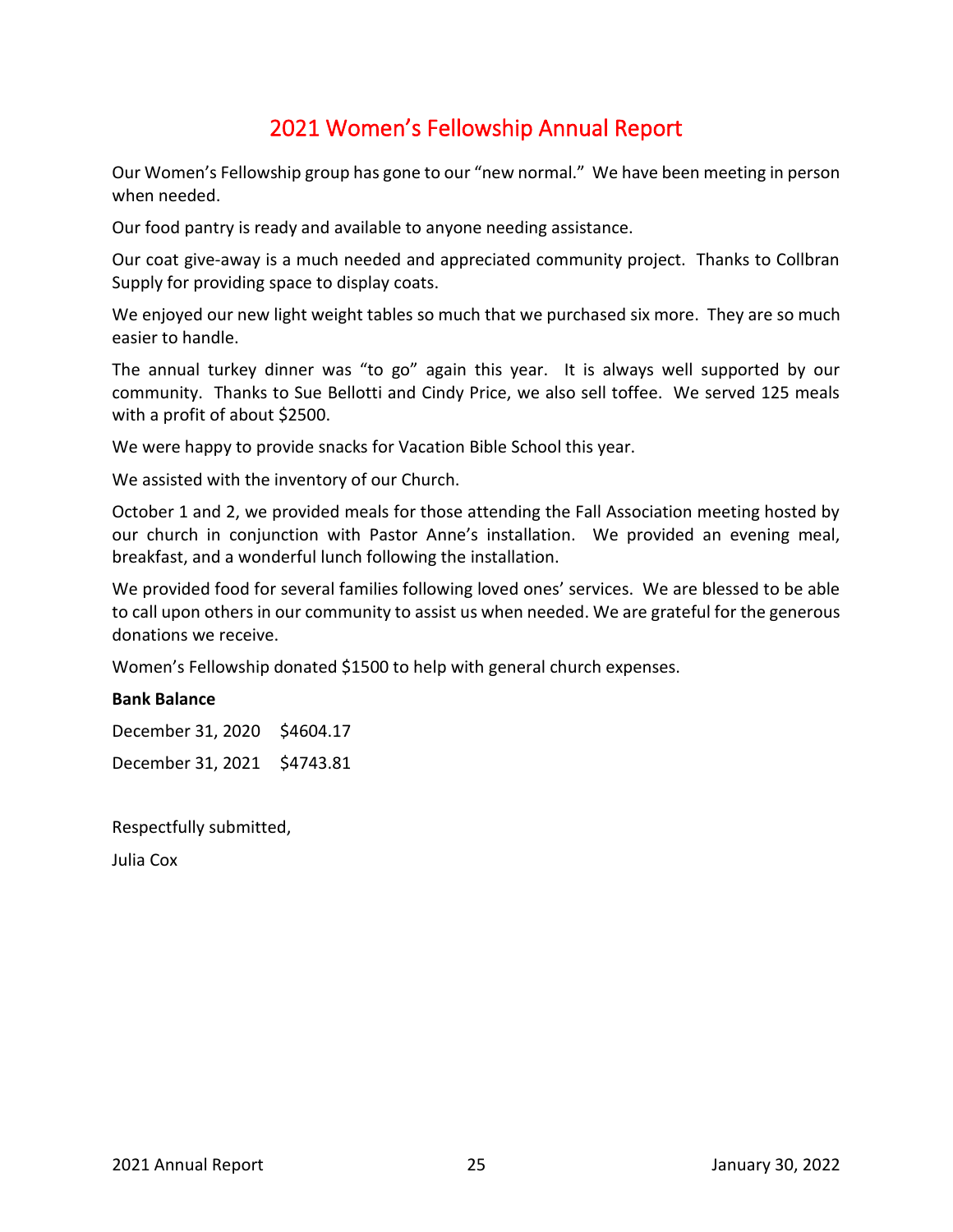## 2021 Pastoral/Parish Relations Committee Annual Report

*The task of the Pastoral/Parish Relations Committee shall be to provide an active, ongoing liaison between the pastor and the congregation. The committee shall meet at least quarterly to provide counsel and guidance to the pastor and shall be a means of sharing relevant concerns of the parish with the pastor. In most incidences, the committee will wish to meet with the pastor, but if deemed necessary, the committee may choose to meet without the pastor. In such event, the pastor shall be informed of the meeting prior to the meeting and be informed of any pertinent concerns or action taken, informed of any pertinent concerns or action taken, immediately following the meeting. The committee shall organize and conduct an evaluation of the pastor every three years.*

*This committee shall consist of four persons. Suggested Pastoral/Parish Relations Committee members include the Immediate Past Moderator, the Past-past Moderator, a lay person from the congregation chosen by the Council, and a lay person from the congregation chosen by the pastor.*

In June the Council appointed the following members to this committee:

Julia Cox – Past Moderator Cindy Price – Past-past Moderator Becky Hittle – Pastor representative Sue Bellotti – Council representative

PPR met in October, either in person, by phone, or individually giving input on another day. The consensus of the Committee was that the reports from many in the congregation, and in public were consistently positive in regards to their appreciation for Pastor Anne.

She is solicited to offer prayers and blessings for public events and gatherings. She is positive and truthful and shares her positive energy and excitement for life in any setting.

She makes in person visits and telephone or zoom calls to people unable to leave their homes or care facilities. These people and their families are extremely appreciative of Pastor Anne's consistent care of them and their loved ones.

When COVID-19 prevented in person church attendance, Pastor Anne emailed the weekly worship service, including the Children's Message. The recipients of those worship services were appreciative and looked forward to reading them and sharing with family and others who were unable to attend church services.

Pastor Anne makes herself visible and participates in community gatherings (Farmers Market, PV Cancer Fund, rodeo, Horizon Club, dance recitals, 4-H local events and the Fair, recitals in the Plateau Valley Dance Studio, and others.)

She is available 24-7 and responds to emergencies the families face, day or night, weekdays and weekends, and generously provides counseling, prayer and encouragement to ALL who avail themselves to her services.

Pastor Anne has increased the church's membership each year she has been pastor in Collbran. This shows obvious appreciation of her style and manner of pastorship.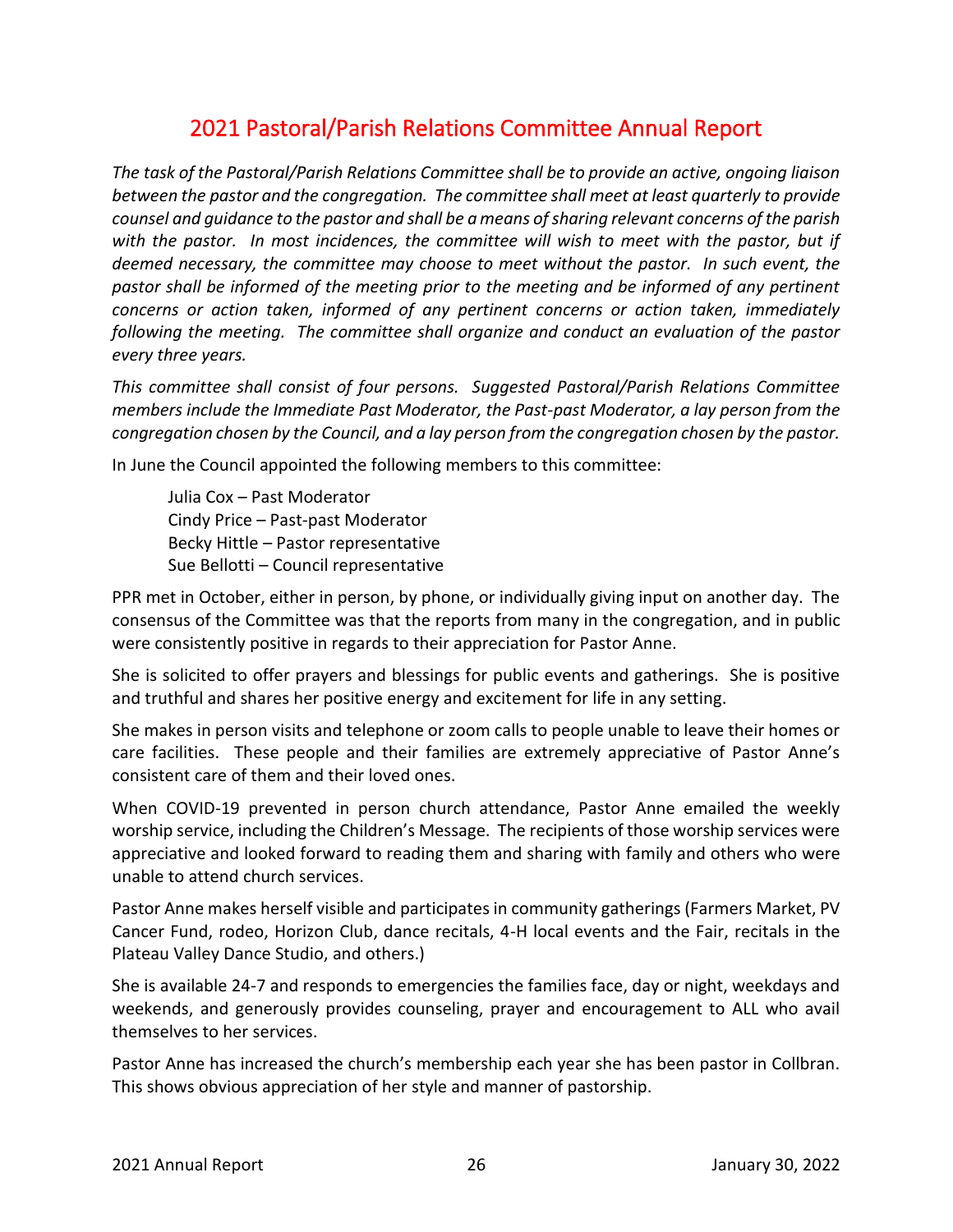"Chocolate, Chai, and Chat with Pastor Anne" has been successfully attended E.V.E.R.Y. Friday in her office at Collbran. Many church members and non-members, community members and men and women on a job here from out of town, stop in to visit with the Pastor, and she welcomes every one with offers of chocolate snacks and chat with all in her office at the time.

We are beyond thankful for you, Pastor Anne. Your acceptance of ALL, no matter who we are or where we are on our life's journey, is exciting and inviting. Thank you!!

Respectfully submitted,

Cindy Price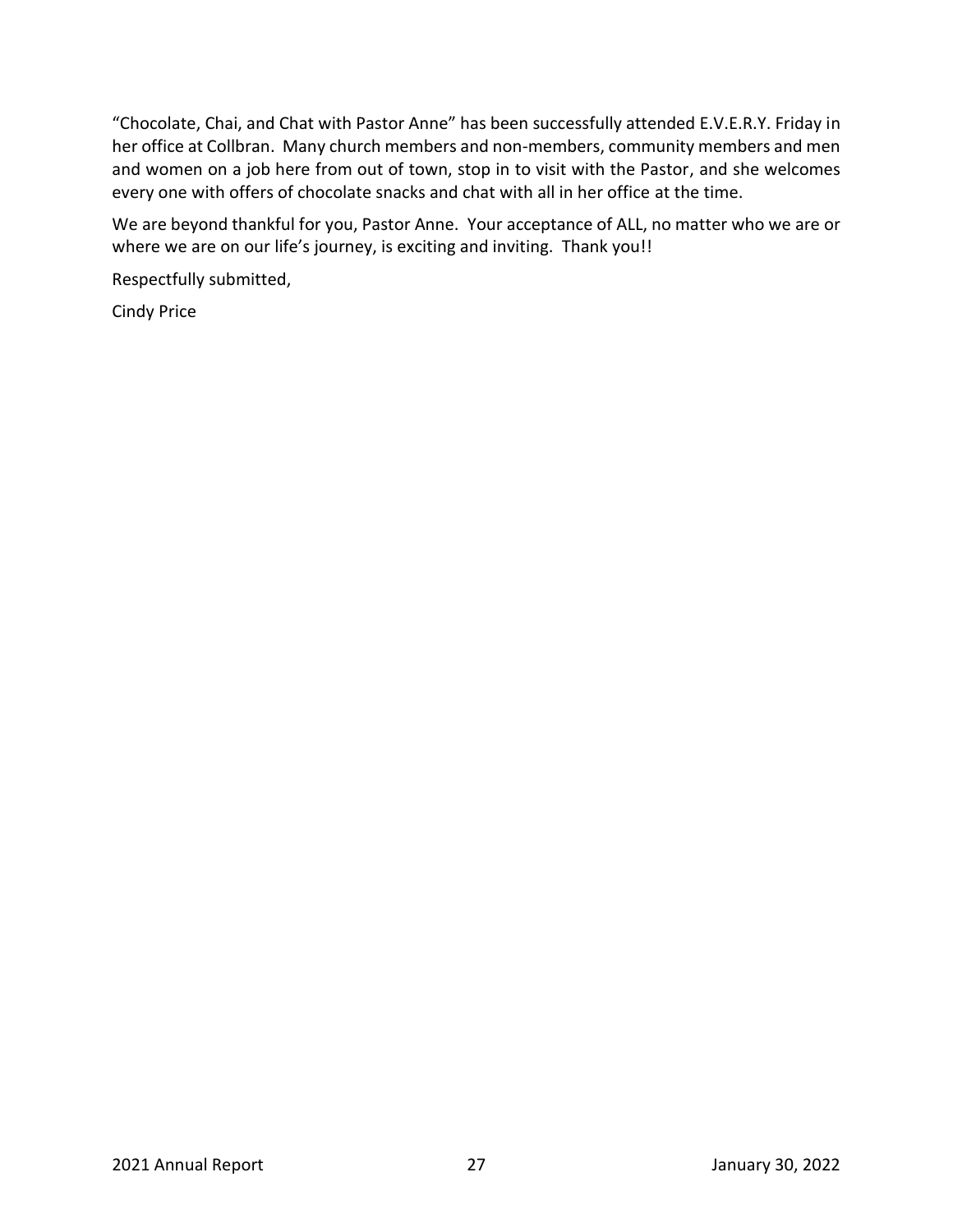## 2021 Memorial Committee Annual Report

The Memorial Committee met by phone in April to designate the memorial funds to rebuilding/refurbishing the round stained glass window which was found to have breaks and cracks in it.

We met again in November to discuss the family wishes for memorial funds donated in honor of Ann Anderson, a longtime member and supporter of the church. "Annie", with a background of being a "Preacher's Kid" in the United Church of Christ, joined the church shortly after her arrival from Oregon, looking for a job as LPN at the then local hospital. Over the years, she served in nearly every office of the church council and attended and participated in the national as well as state and Western Slope United Church of Christ Conferences. She was a busy mother and ranch wife, was active in Colorado Cattle Women and enjoyed founding and singing in the local group, Crystal Crackers.

Her daughter, Toni requested that monies contributed to the church honoring Annie be invested in an Audio-Visual desk to store and assist in audio visual presentations on Sundays and other sanctuary events (VBS, funerals, weddings, etc.) Any money left over she requested to be applied to restoration projects.

After discussion by phone, the Memorial Committee suggested that Council would purchase the desk and designate any remaining funds to the repair of the stained-glass window.

Tilda, our AV specialist, found the opportunity to purchase a beautifully restored antique "student's desk" that perfectly filled the Audio-Visual needs for \$120.00. A memorial plaque will be applied (a Command strip will hold the plaque to the fine re-finished wood) and the remaining funds and future funds received honoring Ann Anderson will be applied to restoration projects; restoring the round, stained glass window in the sanctuary above the altar. (Estimated cost: \$10,000+.) Note the crack across the solid pink pane below and the hole in the feathery pink pane. There are several others on other panes, weakening the integrity of the whole window.

Other remaining funds are designated to support the cost of upgrading the restrooms.

| Memorial Fund on January 1, 2021:  | \$9200.00   |
|------------------------------------|-------------|
| Purchased glass for hall doors     | \$678.80    |
| Memorial Fund on December 31, 2021 | \$20,571.20 |

Respectfully submitted,

Nancy Karlson Cindy Price

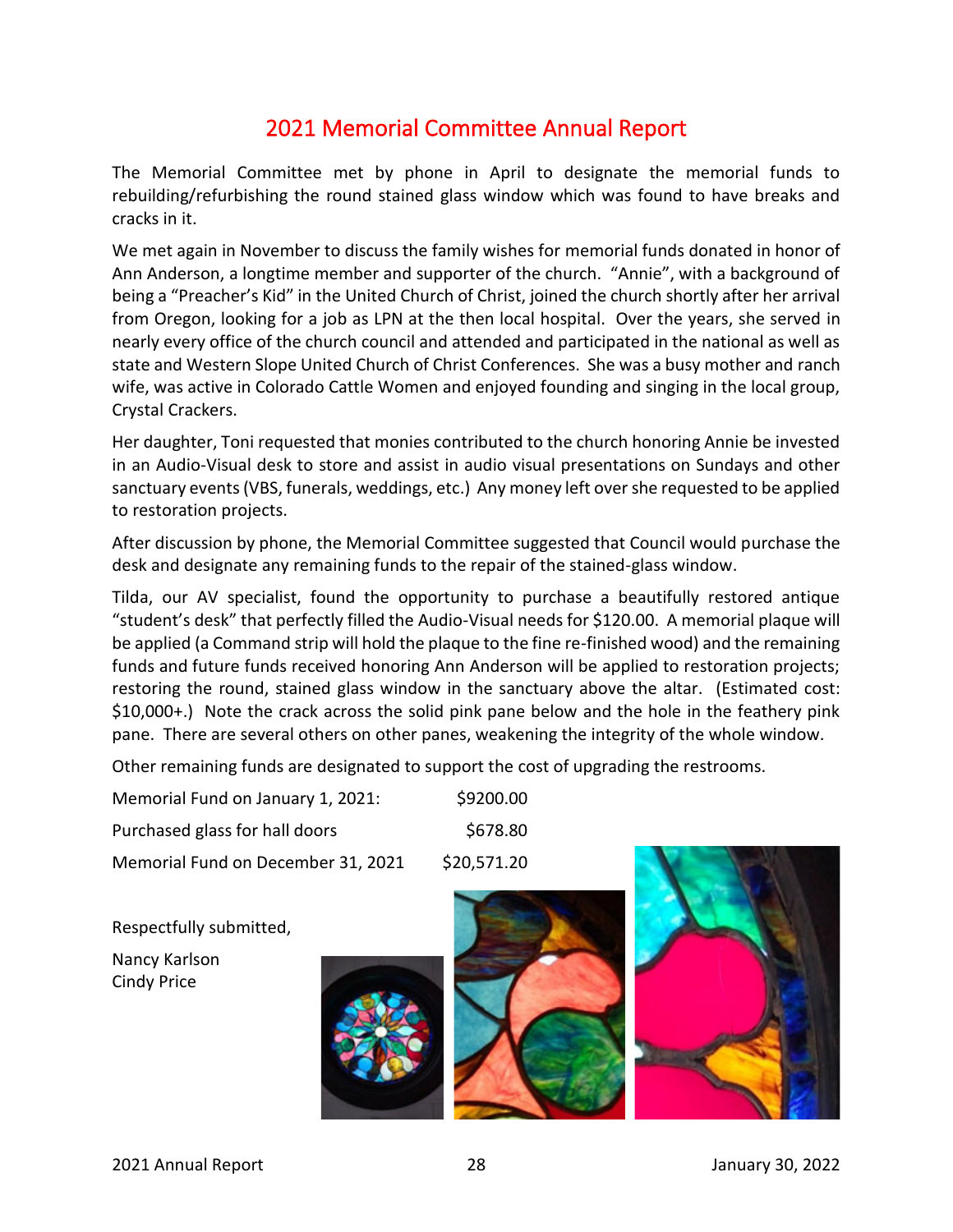## 2021 Safety Committee Annual Report

The Church Council formed the Safety Committee to address safety issues within the Church. New By-laws were written to add this Standing Committee.

Five church members attended the county wide training presented by the Mesa County Church Safety Network Committee in Grand Junction on August 24, 2021. Pastor Anne serves on this board for Mesa County.

The first official meeting of the Collbran Church Safety Committee was held on Oct. 24, 2021 following worship service. Mike Loftus, Sveto Djokic, Miguel Yanez, and Lew Evans had volunteered to be on the committee and Sveto agreed to chair the committee. A total of nine interested members attended, and all had valuable ideas and suggestions.

Sue Bellotti presented an overview guided by the requirements of the United Congregational Church Insurance Board. It is a lengthy list including compliance in the following areas (in order to receive insurance coverage):

Disaster Preparedness; Social Media Surveillance; Slips, Trips, and Fall Hazards; Severe Weather; Boiler, Electrical; Roof; Active Shooter; Arson and non-arson related fire; Vandalism; Playground/Park; Pandemic

Out of this list, the Safety Committee's responsibility covers items directly related to the safety of the church and congregants. Trustees' responsibility covers building and grounds upkeep items. At this meeting, priorities were set as follows: 1) Install exit signs, 2) Install smoke alarms, 3) Install additional fire extinguishers where needed.

Sveto suggested that there be training and practice drills for shelter-in-place/lockdown and building evacuation in the event of fire. This will happen at a later date which will be announced to the congregation.

On Nov. 7, 2021, Sue Bellotti, Mike Loftus, and Sveto Djokic did a walk-through of the building (upstairs and downstairs) and a list was created for smoke detectors, exit signs, and fire extinguishers that will be needed, including the exact location where these items will be installed.

Respectfully Submitted,

Sveto Djokic, Safety Committee Chair

#### Footnote:

As of January 9, 2022, all smoke detectors (12) and seven non-electrical exit signs have been installed. Pending is the installation of additional fire extinguishers and exit signs connected to an electrical source.